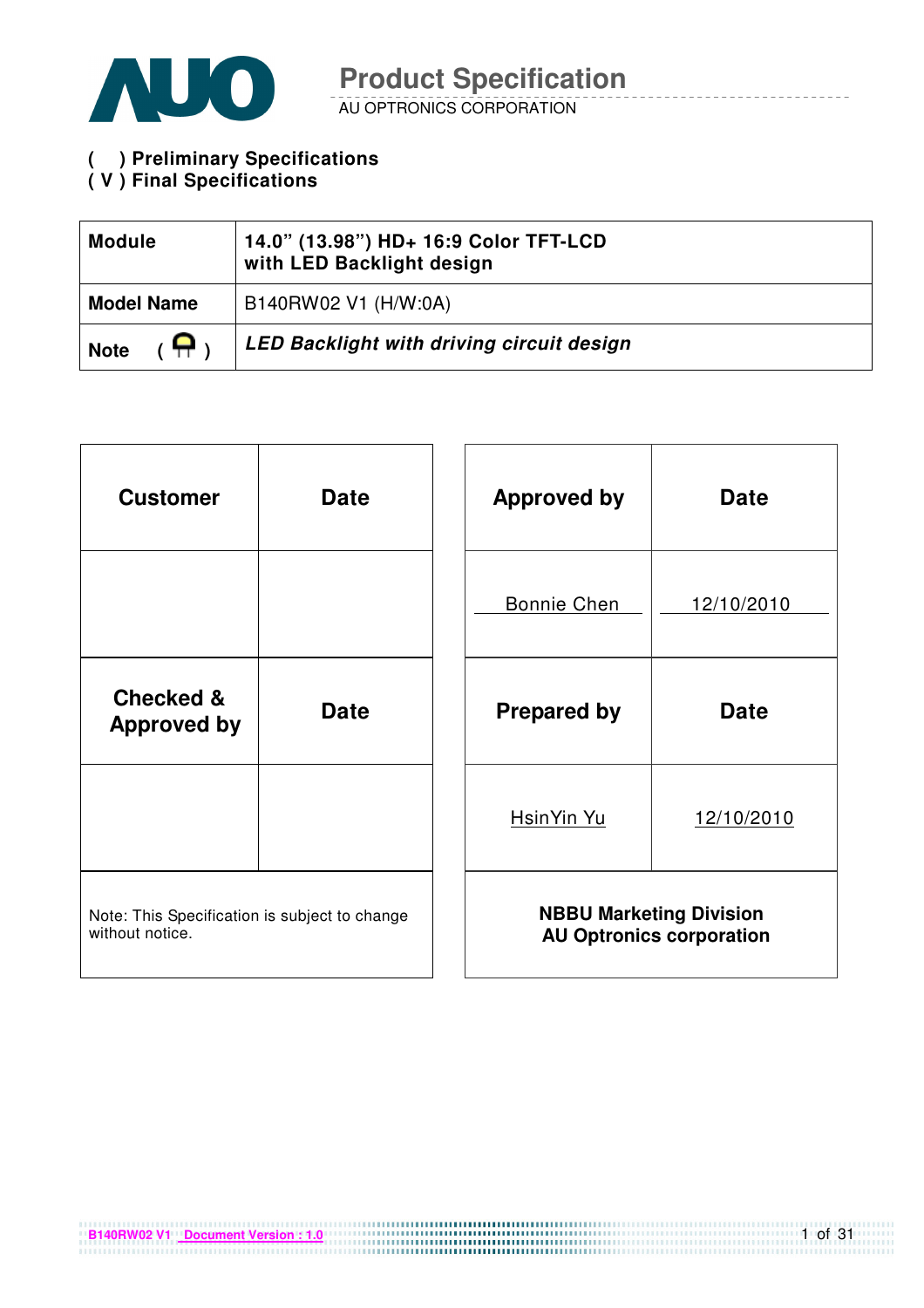

# **Contents**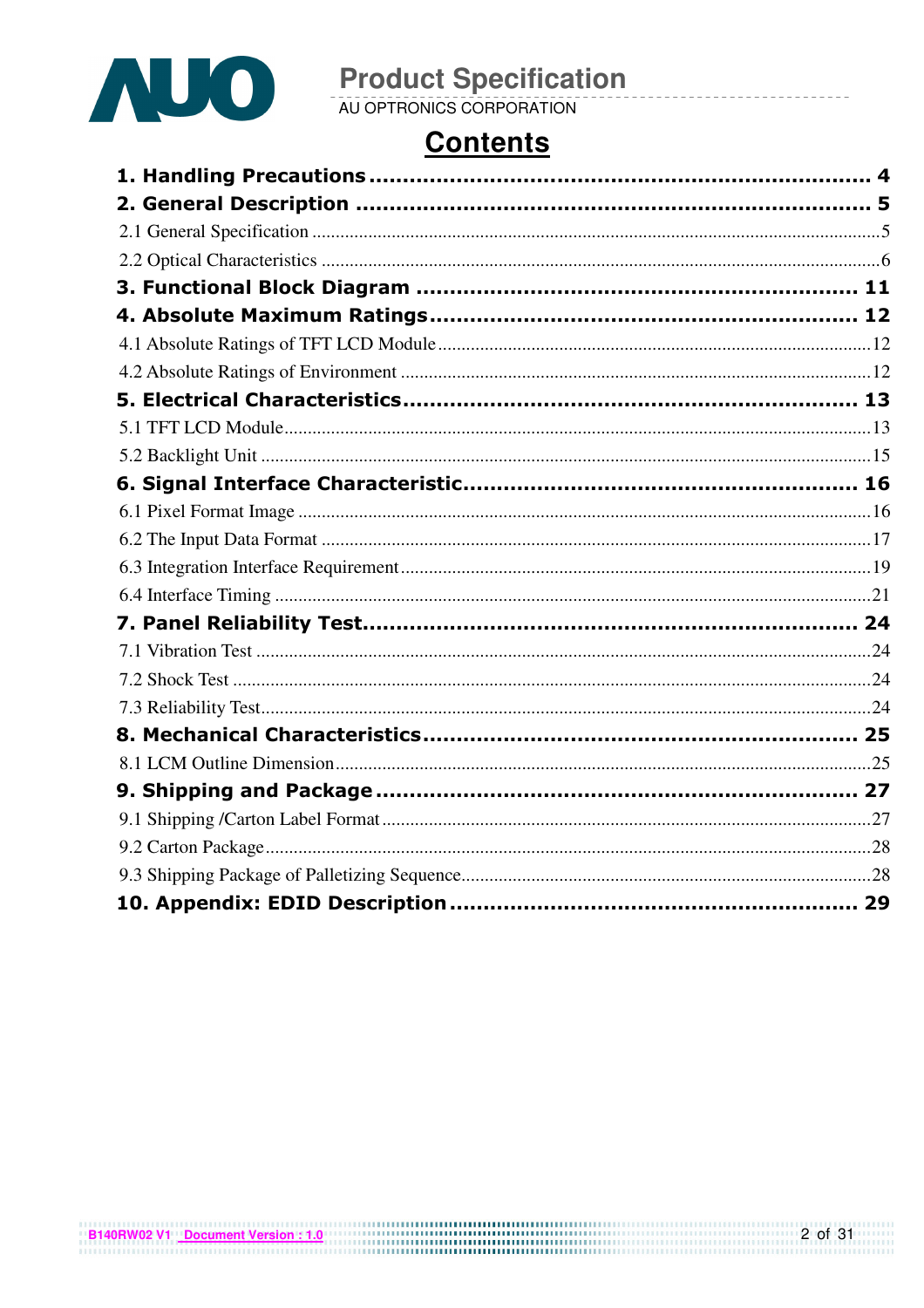

AU OPTRONICS CORPORATION

# **Record of Revision**

|     | <b>Version and Date</b> | Page      | Old description                       | <b>New Description</b>              | Remark |
|-----|-------------------------|-----------|---------------------------------------|-------------------------------------|--------|
| 0.1 | 2010/04/15              | All       | <b>First Edition for Customer</b>     |                                     |        |
| 0.2 | 2010/05/21              |           | 25~26 Old outline drawing             | Updated outline drawing.            |        |
| 0.3 | 2010/05/26              |           | 19~20 Old pin-assignment description. | New description (pin19, pin37)      |        |
|     |                         | 28        | Old shipping label                    | New shipping & carton label.        |        |
|     |                         | $30 - 32$ | Old EDID table.                       | New EDID table.                     |        |
| 0.4 | 2010/09/20              | 26        | Old outline drawing                   | Updated outline drawing             |        |
|     |                         | All       | Preliminary Spec.                     | Final Spec.                         |        |
|     |                         | 5         | <b>Physical Size</b>                  | Update Physical Size typ.           |        |
| 1.0 | 2010/12/10              | 19        | <b>Connector Description</b>          | <b>Update Connector Description</b> |        |
|     |                         | 21        | Frame rate min 60Hz                   | Frame rate min 40Hz *note           |        |
|     |                         | 29        | Old EDID information                  | New EDID information                |        |
|     |                         |           |                                       |                                     |        |
|     |                         |           |                                       |                                     |        |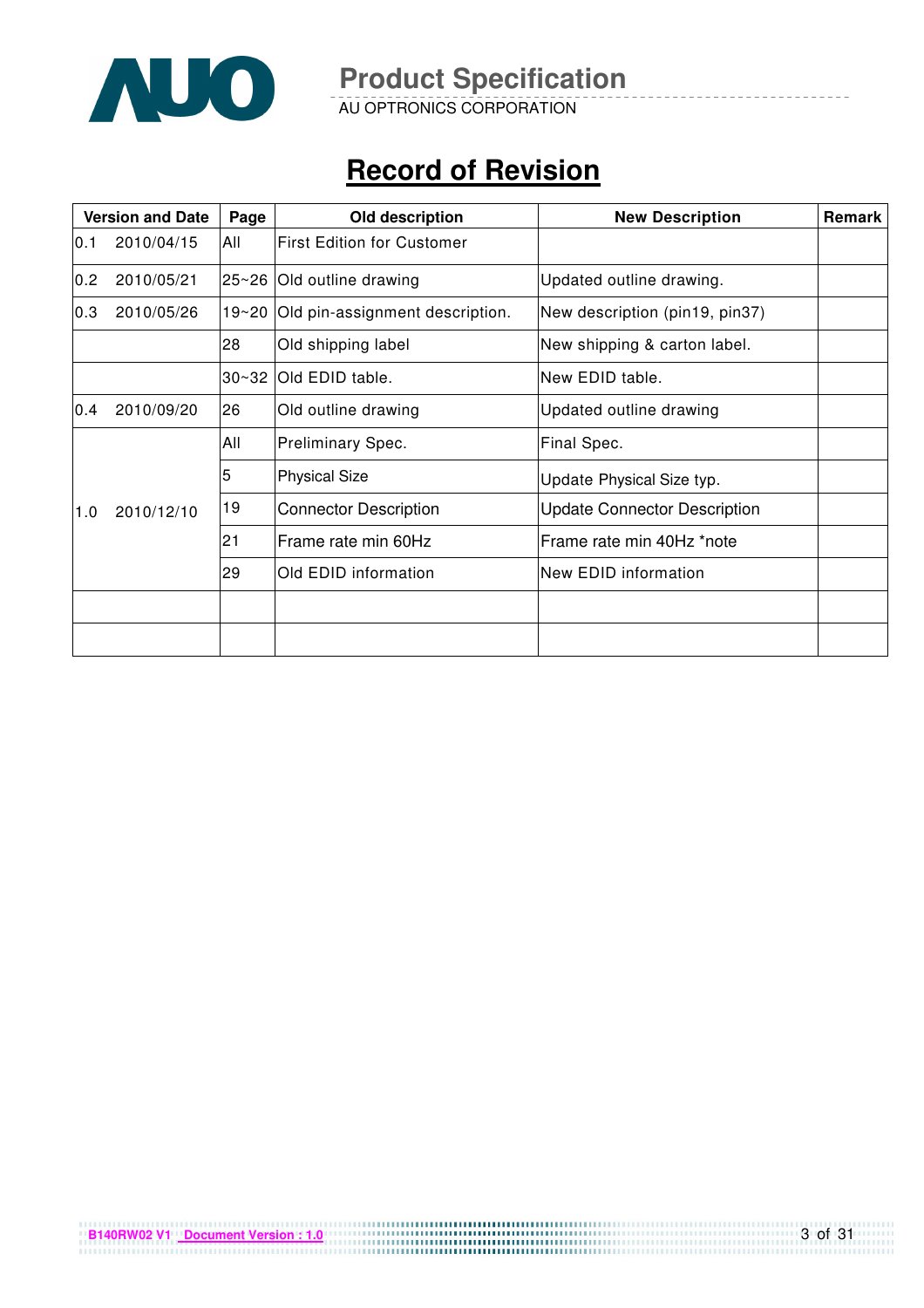

### **1. Handling Precautions**

- 1) Since front polarizer is easily damaged, pay attention not to scratch it.
- 2) Be sure to turn off power supply when inserting or disconnecting from input connector.
- 3) Wipe off water drop immediately. Long contact with water may cause discoloration or spots.
- 4) When the panel surface is soiled, wipe it with absorbent cotton or other soft cloth.
- 5) Since the panel is made of glass, it may break or crack if dropped or bumped on hard surface.
- 6) Since CMOS LSI is used in this module, take care of static electricity and insure human earth when handling.
- 7) Do not open nor modify the Module Assembly.
- 8) Do not press the reflector sheet at the back of the module to any directions.
- 9) At the insertion or removal of the Signal Interface Connector, be sure not to rotate nor tilt the Interface Connector of the TFT Module.
- 11) After installation of the TFT Module into an enclosure (Notebook PC Bezel, for example), do not twist nor bend the TFT Module even momentary. At designing the enclosure, it should be taken into consideration that no bending/twisting forces are applied to the TFT Module from outside. Otherwise the TFT Module may be damaged.
- 12) Small amount of materials having no flammability grade is used in the LCD module. The LCD module should be supplied by power complied with requirements of Limited Power Source (IEC60950 or UL1950), or be applied exemption.
- 13) Disconnecting power supply before handling LCD modules, it can prevent electric shock, DO NOT TOUCH the electrode parts, cables, connectors and LED circuit part of TFT module that a LED light bar build in as a light source of back light unit. It can prevent electrostic breakdown.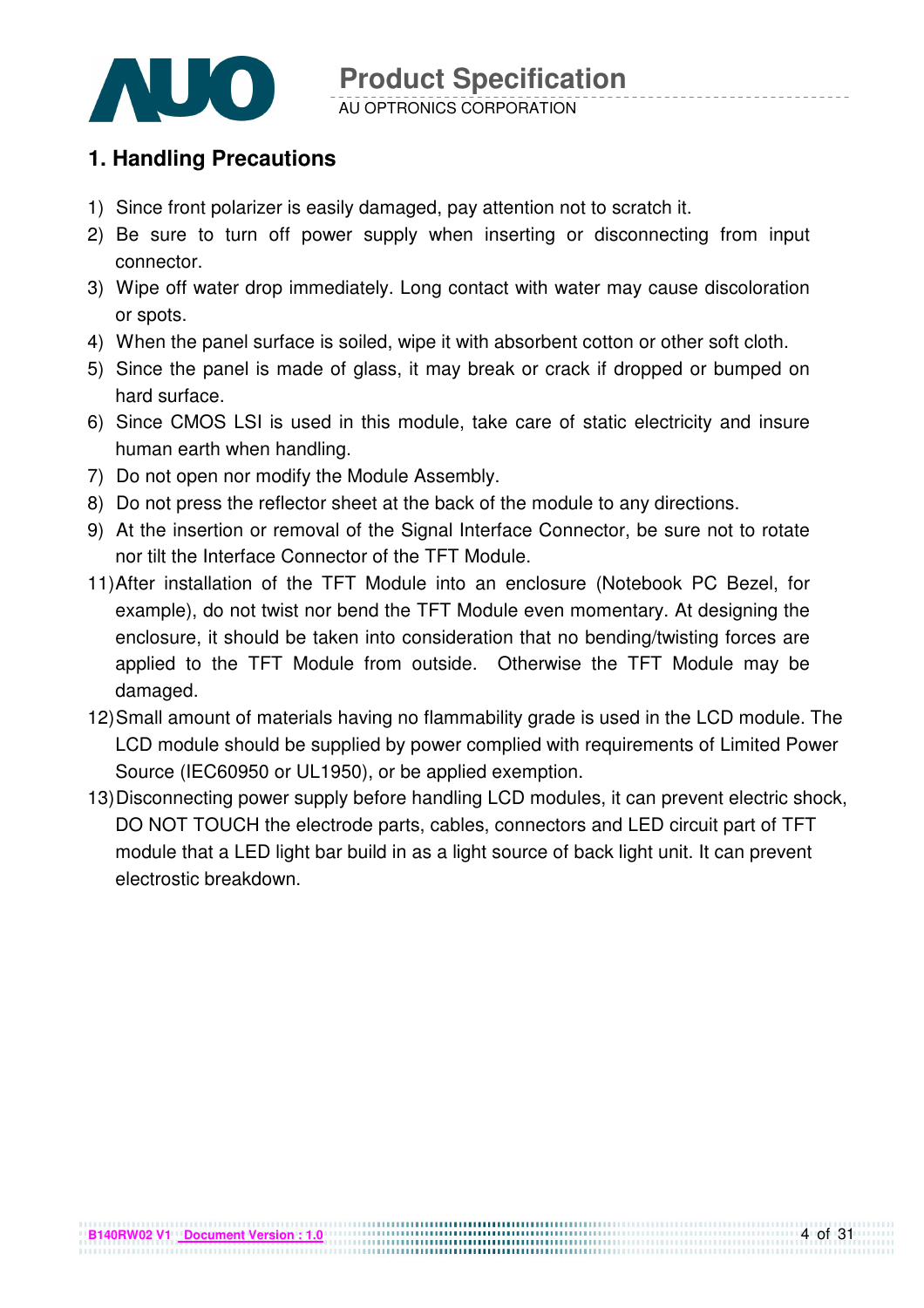

AU OPTRONICS CORPORATION

## **2. General Description**

B140RW02 V1 is a Color Active Matrix Liquid Crystal Display composed of a TFT LCD panel, a driver circuit, and LED backlight system. The screen format is intended to support the 16:9 HD, 1600(H) x900(V) screen and 262k colors (RGB 6-bits data driver) with LED backlight driving circuit. All input signals are LVDS interface compatible.

B140RW02 V1 is designed for a display unit of notebook style personal computer and industrial machine.

# **2.1 General Specification**

The following items are characteristics summary on the table at 25 °C condition:

| <b>Items</b>                                               | <b>Unit</b>          | <b>Specifications</b>          |                                        |       |       |  |
|------------------------------------------------------------|----------------------|--------------------------------|----------------------------------------|-------|-------|--|
| Screen Diagonal                                            | [mm]                 | 354.95                         |                                        |       |       |  |
| <b>Active Area</b>                                         | [mm]                 | 309.60 X 174.15                |                                        |       |       |  |
| Pixels H x V                                               |                      | 1600x3(RGB) x 900              |                                        |       |       |  |
| <b>Pixel Pitch</b>                                         | [mm]                 | 0.1935X0.1935                  |                                        |       |       |  |
| <b>Pixel Format</b>                                        |                      | R.G.B. Vertical Stripe         |                                        |       |       |  |
| Display Mode                                               |                      | <b>Normally White</b>          |                                        |       |       |  |
| White Luminance (ILED=20mA)<br>(Note: ILED is LED current) | [cd/m <sup>2</sup> ] | 250 typ. (5 points average)    |                                        |       |       |  |
| <b>Luminance Uniformity</b>                                |                      | 1.25 max. $(5 \text{ points})$ |                                        |       |       |  |
| <b>Contrast Ratio</b>                                      |                      | 400 typ                        |                                        |       |       |  |
| <b>Response Time</b>                                       | [ms]                 | 8 typ / 16 Max                 |                                        |       |       |  |
| Nominal Input Voltage VDD                                  | [Volt]               | $+3.3$ typ.                    |                                        |       |       |  |
| <b>Power Consumption</b>                                   | [Watt]               |                                | 4.8 max. (Include Logic and Blu power) |       |       |  |
| Weight                                                     | [Grams]              | 325 max.                       |                                        |       |       |  |
| <b>Physical Size</b>                                       |                      |                                | Min.                                   | Typ.  | Max.  |  |
| <b>Include bracket</b>                                     | [mm]                 | Length                         |                                        | 320.4 | 320.9 |  |
|                                                            |                      | Width                          |                                        | 205.1 | 205.6 |  |
|                                                            |                      | <b>Thickness</b>               |                                        |       | 3.6   |  |
| <b>Electrical Interface</b>                                |                      | 2 channel LVDS                 |                                        |       |       |  |
| <b>Glass Thickness</b>                                     | [mm]                 | 0.5                            |                                        |       |       |  |
| <b>Surface Treatment</b>                                   |                      | Anti-Glare, Hardness 3H,       |                                        |       |       |  |
| <b>Support Color</b>                                       |                      |                                | 262K colors (RGB 6-bit)                |       |       |  |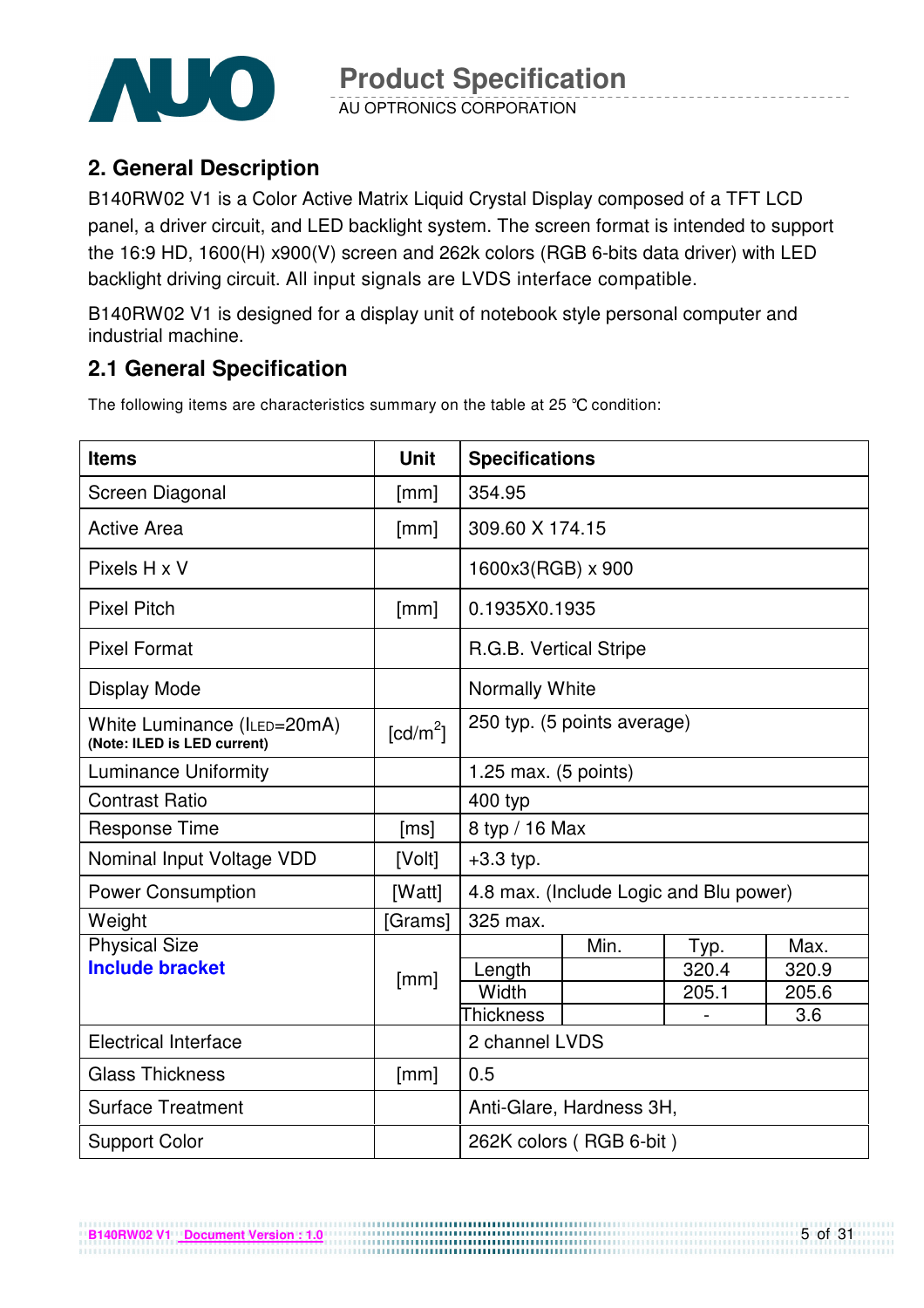

AU OPTRONICS CORPORATION

| Temperature Range Operating | $\mathop{\rm l\hspace{0.05cm}}\nolimits^{\circ}$ Cl | 0 to $+50$             |
|-----------------------------|-----------------------------------------------------|------------------------|
| Storage (Non-Operating)     | ΰCĪ                                                 | $-20$ to $+60$         |
| <b>RoHS Compliance</b>      |                                                     | <b>RoHS Compliance</b> |

# **2.2 Optical Characteristics**

The optical characteristics are measured under stable conditions at 25°C (Room Temperature) :

| <b>Item</b>                         |              | <b>Symbol</b>                  | <b>Conditions</b>                                   | Min.           | Typ.           | Max.           | <b>Unit</b>     | <b>Note</b>    |
|-------------------------------------|--------------|--------------------------------|-----------------------------------------------------|----------------|----------------|----------------|-----------------|----------------|
| <b>White Luminance</b><br>ILED=20mA |              |                                | 5 points average                                    | 210            | 250            | $\blacksquare$ | $\text{cd/m}^2$ | 1, 4, 5.       |
| <b>Viewing Angle</b>                |              | $\theta_{\rm R}$<br>$\theta_L$ | <b>Horizontal</b><br>(Right)<br>$CR = 10$<br>(Left) | 40<br>40       | 45<br>45       | $\blacksquare$ | degree          |                |
|                                     |              | Ψн<br>ΨL                       | <b>Vertical</b><br>(Upper)<br>$CR = 10$<br>(Lower)  | 10<br>30       | 15<br>35       | $\blacksquare$ |                 | 4, 9           |
| Luminance<br><b>Uniformity</b>      |              | $\delta_{5P}$                  | <b>5 Points</b>                                     | $\blacksquare$ | $\blacksquare$ | 1.25           |                 | 1, 3, 4        |
| Luminance<br><b>Uniformity</b>      |              | $\delta_{13P}$                 | <b>13 Points</b>                                    |                |                | 1.50           |                 | 2, 3, 4        |
| <b>Contrast Ratio</b>               |              | <b>CR</b>                      |                                                     | 300            | 400            | ۰              |                 | 4, 6           |
| <b>Cross talk</b>                   |              | $\%$                           |                                                     |                |                | 4              |                 | 4, 7           |
|                                     |              | $T_{r}$                        | <b>Rising</b>                                       | $\blacksquare$ |                |                |                 |                |
| <b>Response Time</b>                |              | $T_{\rm f}$                    | <b>Falling</b>                                      |                |                |                | msec            | 4, 8           |
|                                     |              | $T_{RT}$                       | <b>Rising + Falling</b>                             |                | 8              | 16             |                 |                |
|                                     | <b>Red</b>   | <b>Rx</b>                      |                                                     | 0.580          | 0.610          | 0.640          |                 |                |
|                                     |              | <b>Ry</b>                      |                                                     | 0.320          | 0.350          | 0.380          |                 |                |
|                                     | <b>Green</b> | Gx                             |                                                     | 0.290          | 0.320          | 0.350          |                 |                |
| Color /<br><b>Chromaticity</b>      |              | Gy                             |                                                     | 0.530          | 0.560          | 0.590          |                 | $\overline{4}$ |
| <b>Coodinates</b>                   |              | <b>Bx</b>                      | <b>CIE 1931</b>                                     | 0.120          | 0.150          | 0.180          |                 |                |
|                                     | <b>Blue</b>  | <b>By</b>                      |                                                     | 0.100          | 0.130          | 0.160          |                 |                |
|                                     |              | Wx                             |                                                     | 0.283          | 0.313          | 0.343          |                 |                |
|                                     | <b>White</b> | Wy                             |                                                     | 0.299          | 0.329          | 0.359          |                 |                |
| <b>NTSC</b>                         |              | $\%$                           |                                                     |                | 45             |                |                 |                |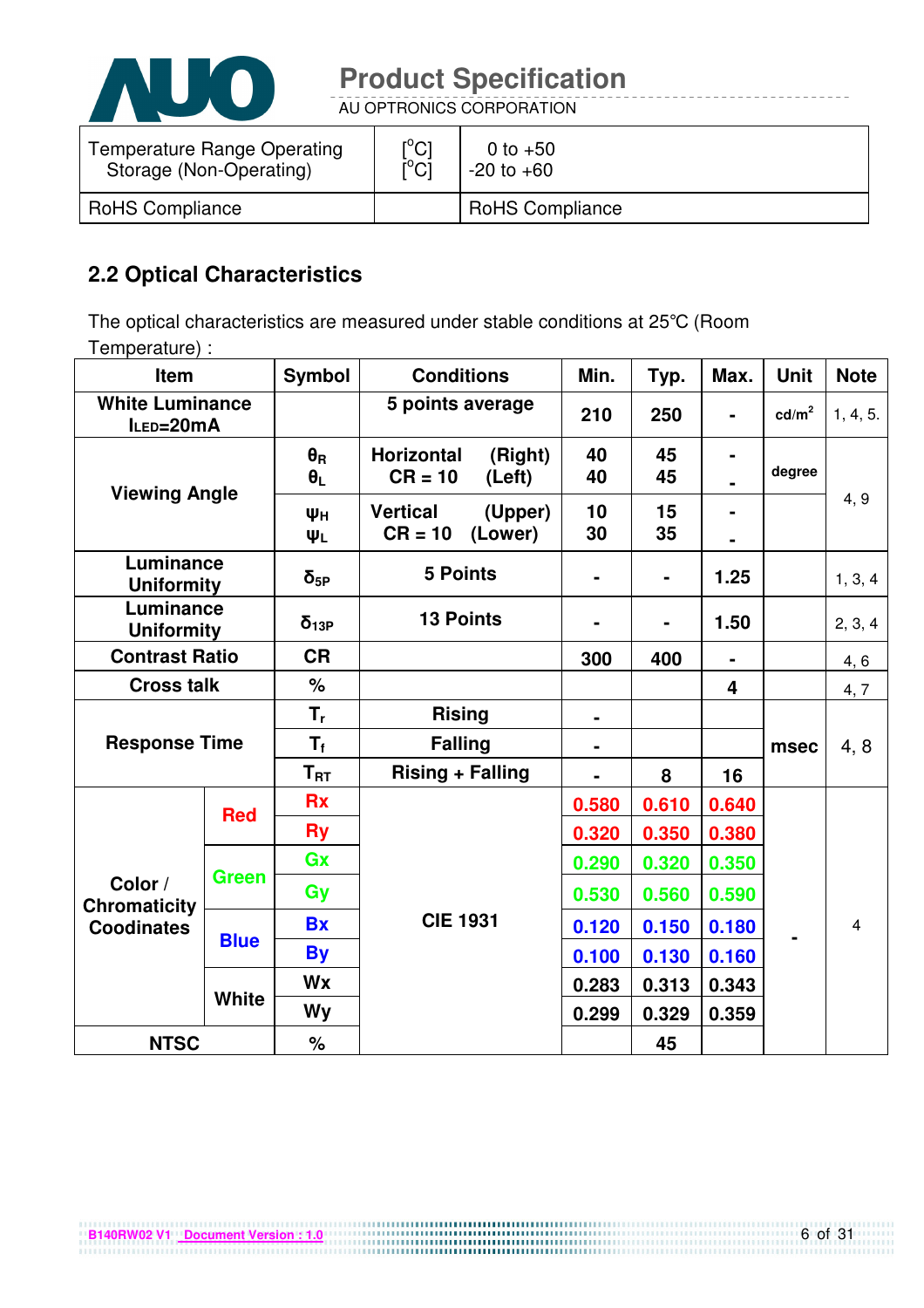

AU OPTRONICS CORPORATION

**Note 1**: 5 points position (Ref: Active area)



**Note 2**: 13 points position (Ref: Active area)



**Note 3**: The luminance uniformity of 5 or13 points is defined by dividing the maximum luminance values by the minimum test point luminance

|              | Maximum Brightness of five points     |
|--------------|---------------------------------------|
| $0 \le 5$    | Minimum Brightness of five points     |
|              | Maximum Brightness of thirteen points |
| $\delta$ W13 | Minimum Brightness of thirteen points |

#### **Note 4**: Measurement method

The LCD module should be stabilized at given temperature for 30 minutes to avoid abrupt temperature change during measuring. In order to stabilize the luminance, the measurement should be executed after lighting

7 of 31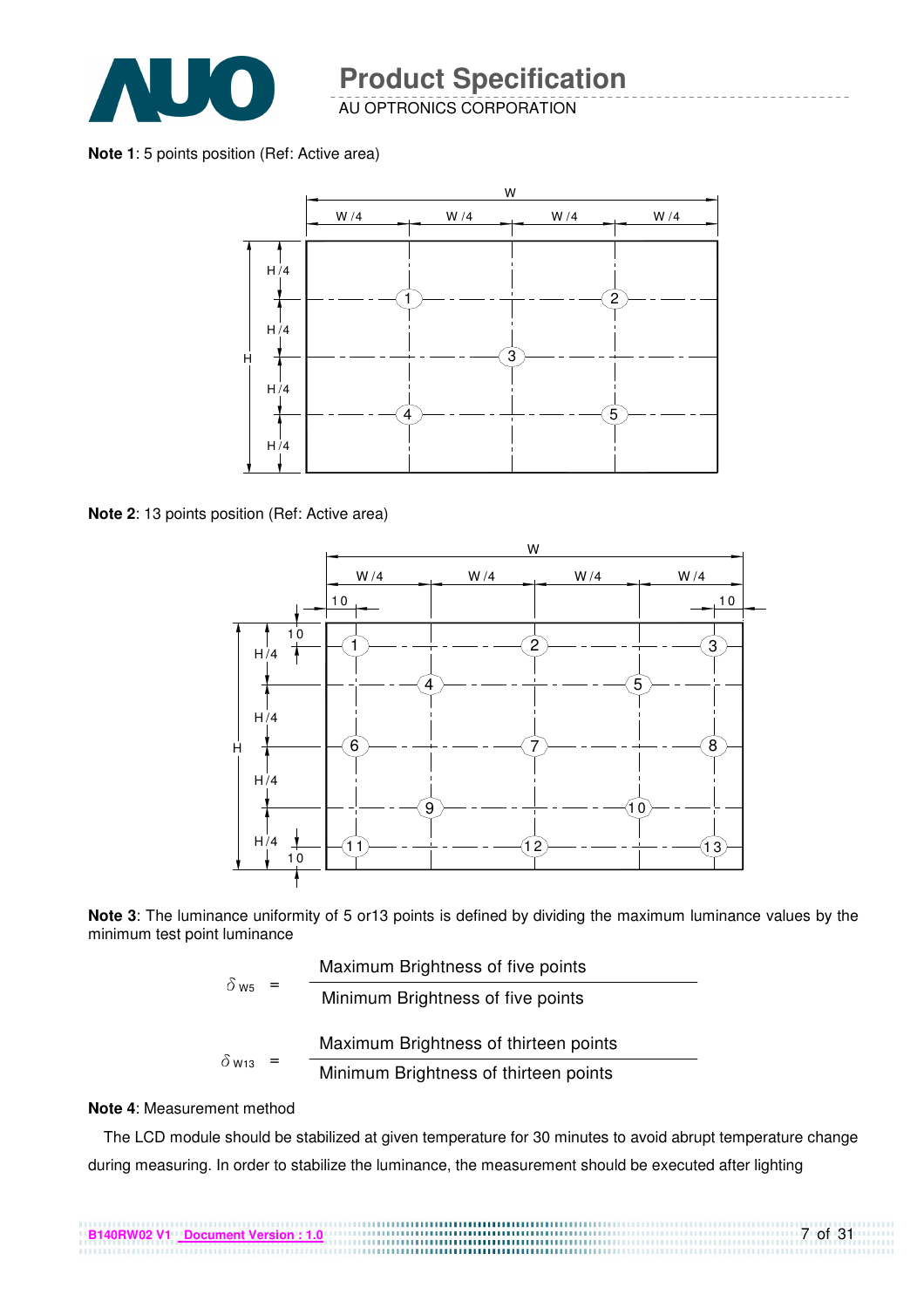

AU OPTRONICS CORPORATION

Backlight for 30 minutes in a stable, windless and dark room, and it should be measured in the center of screen.



Center of the screen

**Note 5** : Definition of Average Luminance of White (Y<sub>1</sub>):

Measure the luminance of gray level 63 at 5 points,  $Y_L = [L (1) + L (2) + L (3) + L (4) + L (5)] / 5$ 

L (x) is corresponding to the luminance of the point X at Figure in Note (1).

#### **Note 6** Definition of contrast ratio:

Contrast ratio is calculated with the following formula.

Contrast ratio  $(CR)$ =  $\frac{\text{Brichtness on the "White" state}}{\text{Brichtnes}}$ Brightness on the "Black" state

**Note 7** Definition of Cross Talk (CT)

 $CT = |Y_B - Y_A| / Y_A \times 100$  (%)

Where

YA = Luminance of measured location without gray level 0 pattern (cd/m2)

................................

 $Y_B$  = Luminance of measured location with gray level 0 pattern (cd/m2)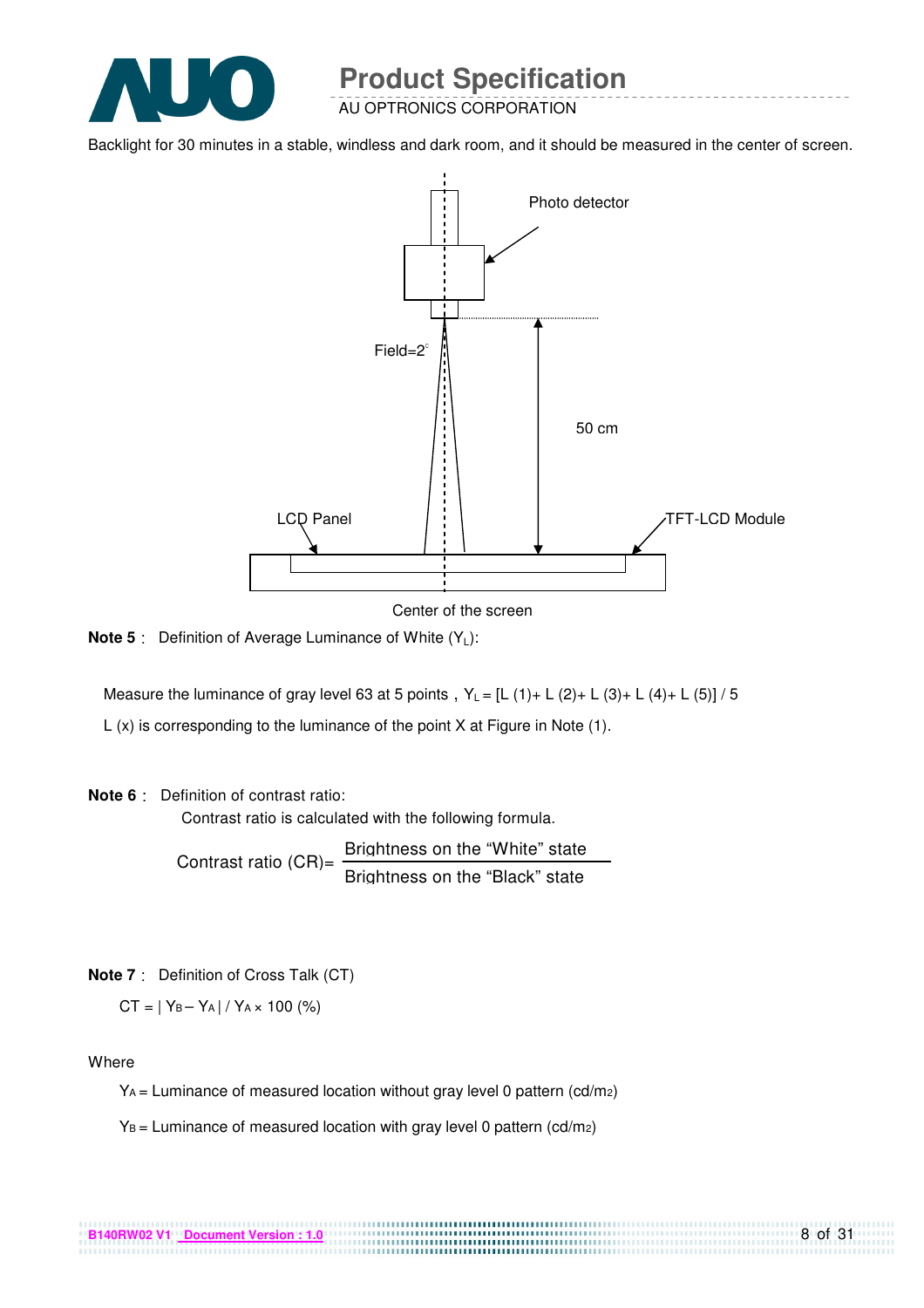

**Note 8**: Definition of response time:

The output signals of BM-7 or equivalent are measured when the input signals are changed from "Black" to "White" (falling time) and from "White" to "Black" (rising time), respectively. The response time interval between the 10% and 90% of amplitudes. Refer to figure as below.



. . . . . . . . . . . . . . . . . . . .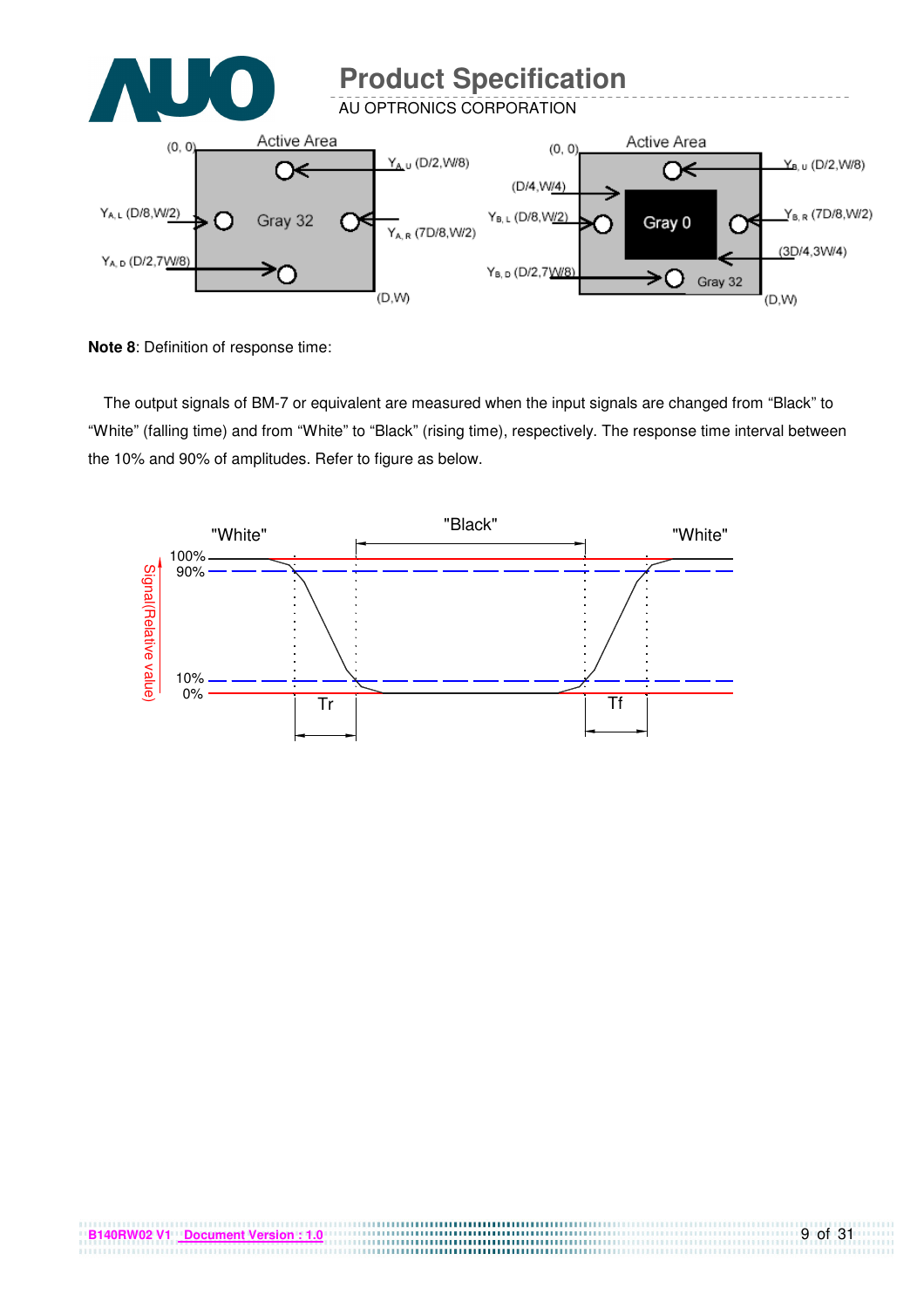

AU OPTRONICS CORPORATION

#### **Note 9**. Definition of viewing angle

Viewing angle is the measurement of contrast ratio  $\geq 10$ , at the screen center, over a 180° horizontal and 180° vertical range (off-normal viewing angles). The 180° viewing angle range is broken down as follows; 90° (θ) horizontal left and right and 90° (Φ) vertical, high (up) and low (down). The measurement direction is typically perpendicular to the display surface with the screen rotated about its center to develop the desired measurement viewing angle.

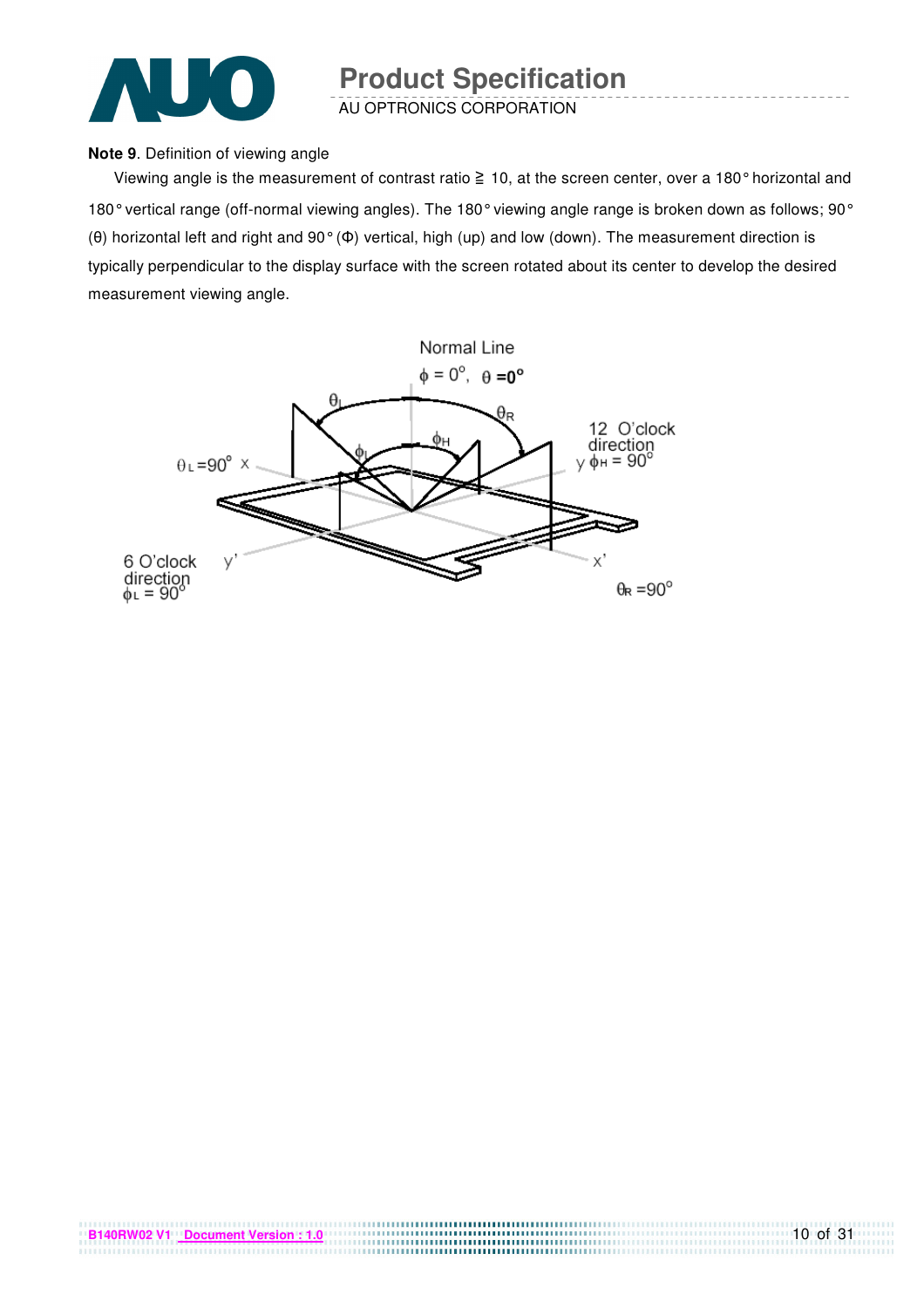

AU OPTRONICS CORPORATION

## **3. Functional Block Diagram**

The following diagram shows the functional block of the 14.0 inches wide Color TFT/LCD 40 Pin one channel Module

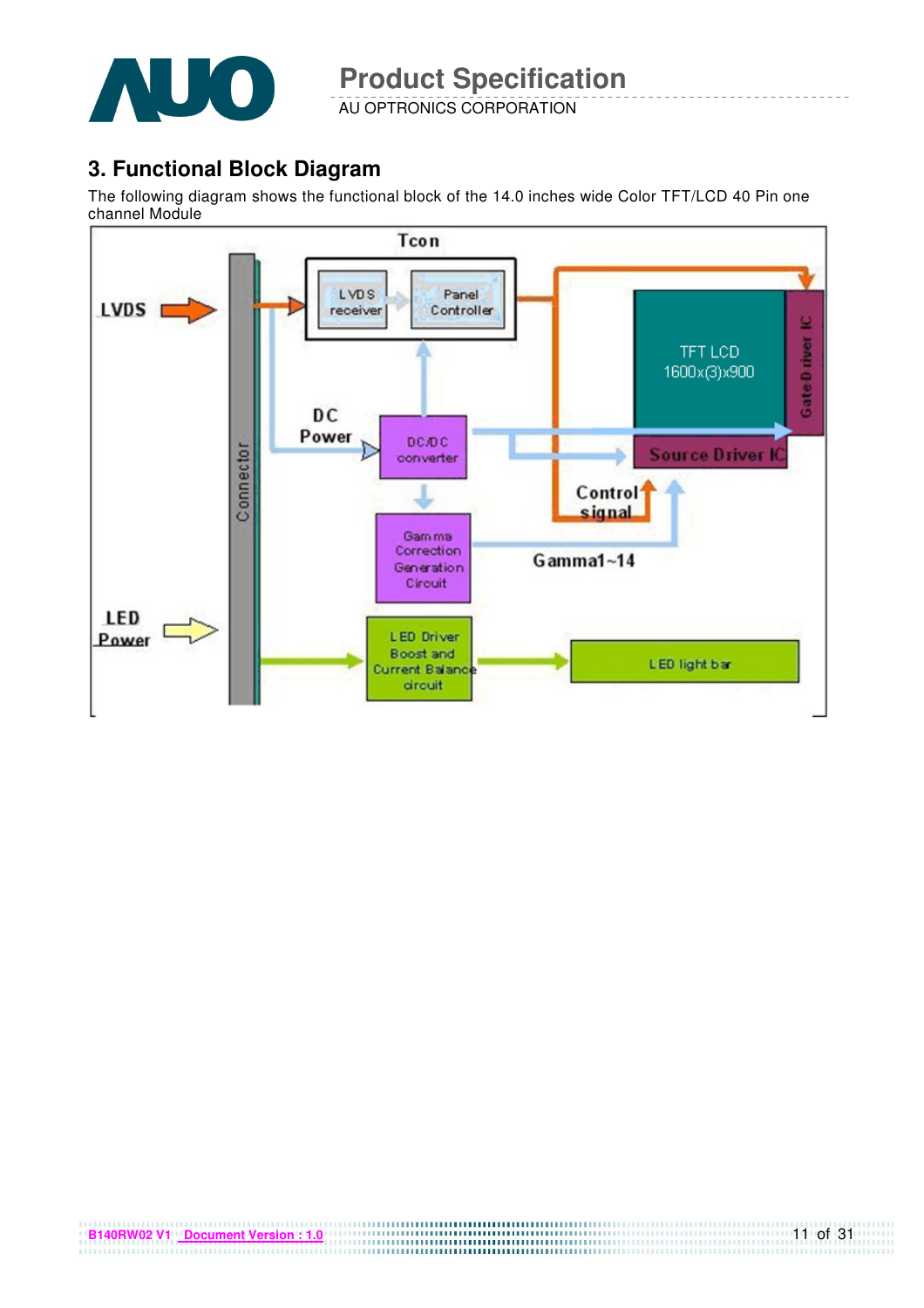

AU OPTRONICS CORPORATION

# **4. Absolute Maximum Ratings**

An absolute maximum rating of the module is as following:

#### **4.1 Absolute Ratings of TFT LCD Module**

| Item                    | Svmbol | Min  | Max  | Unit   | Conditions |
|-------------------------|--------|------|------|--------|------------|
| Logic/LCD Drive Voltage | Vin    | -0.3 | +4.∪ | [Volt] | Note 1 C   |

### **4.2 Absolute Ratings of Environment**

| <b>Item</b>                  | Symbol     | Min   | Max   | Unit                                    | <b>Conditions</b> |
|------------------------------|------------|-------|-------|-----------------------------------------|-------------------|
| <b>Operating Temperature</b> | TOP        |       | $+50$ | $\mathsf{I}^\circ\mathsf{C} \mathsf{I}$ | Note 4            |
| <b>Operation Humidity</b>    | <b>HOP</b> |       | 95    | [%RH]                                   | Note 4            |
| Storage Temperature          | TST        | $-20$ | $+60$ | $\mathsf{I}^\circ\mathsf{C} \mathsf{I}$ | Note 4            |
| <b>Storage Humidity</b>      | HST        | b     | 95    | [%RH]                                   | Note 4            |

Note 1: At Ta (25°C)

Note 2: Permanent damage to the device may occur if exceed maximum values

Note 3: LED specification refer to section 5.2

Note 4: For quality performance, please refer to AUO IIS (Incoming Inspection Standard).



..................................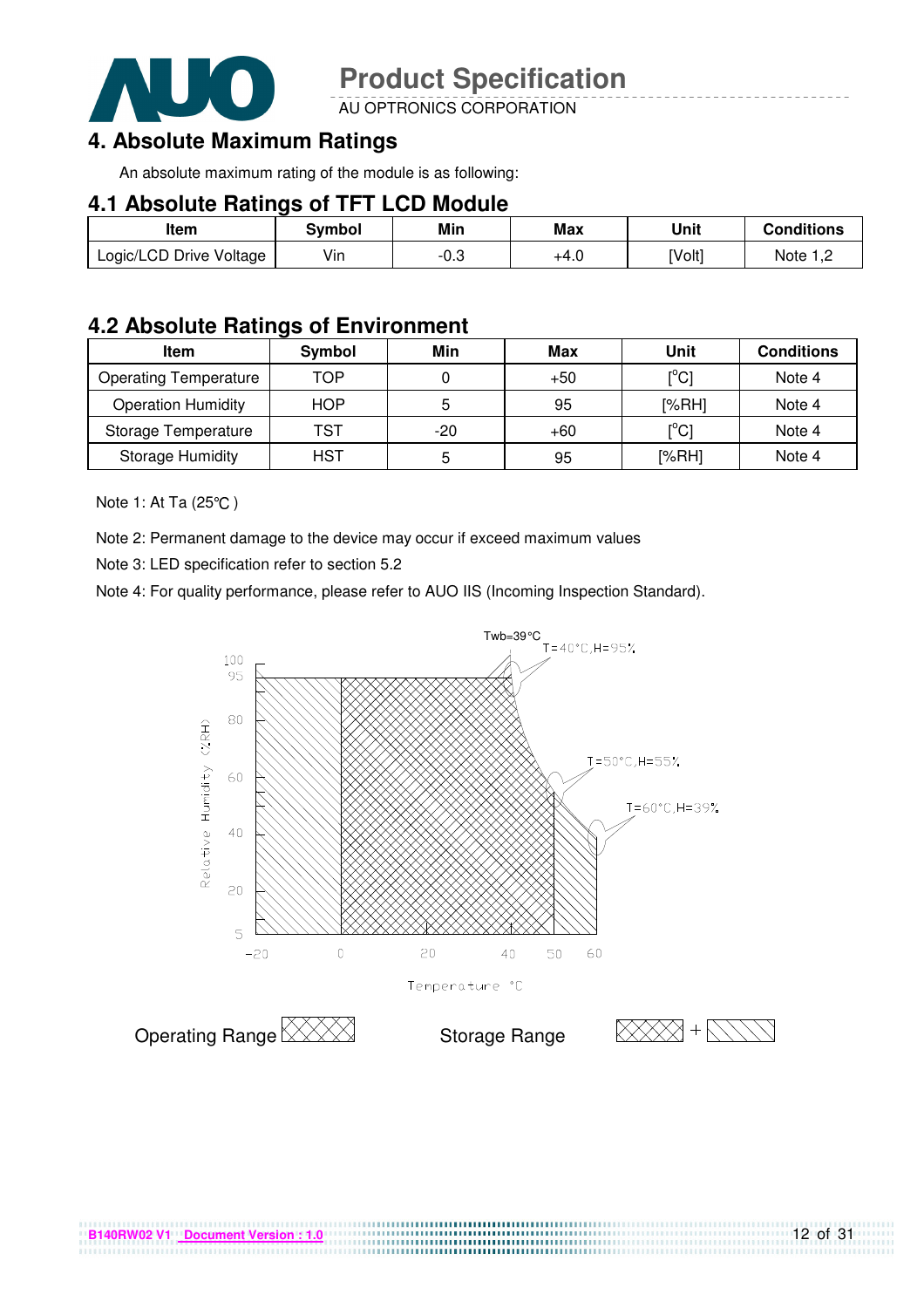AU OPTRONICS CORPORATION



### **5.1 TFT LCD Module**

#### **5.1.1 Power Specification**

Input power specifications are as follows;

The power specification are measured under 25°C and frame frenquency under 60Hz

| <b>Symble</b> | <b>Parameter</b>      | Min | <b>Typ</b> | <b>Max</b> | <b>Units</b> | <b>Note</b> |
|---------------|-----------------------|-----|------------|------------|--------------|-------------|
| <b>VDD</b>    | Logic/LCD Drive       | 3.0 | 3.3        | 3.6        | [Volt]       |             |
|               | Voltage               |     |            |            |              |             |
| <b>PDD</b>    | <b>VDD Power</b>      |     |            | 1.5        | [Watt]       | Note 1      |
| <b>IDD</b>    | <b>IDD Current</b>    |     |            | 454        | [mA]         | Note 1      |
| <b>IRush</b>  | <b>Inrush Current</b> |     |            | 2000       | [mA]         | Note 2      |
| <b>VDDrp</b>  | Allowable             |     |            | 100        | [mV]         |             |
|               | Logic/LCD Drive       |     |            |            | p-p          |             |
|               | <b>Ripple Voltage</b> |     |            |            |              |             |

Note 1 : Maximum Measurement Condition : Black Pattern at 3.3V driving voltage. ( $P_{max}=V_{3.3} \times I_{black}$ )

Note 2 Measure Condition

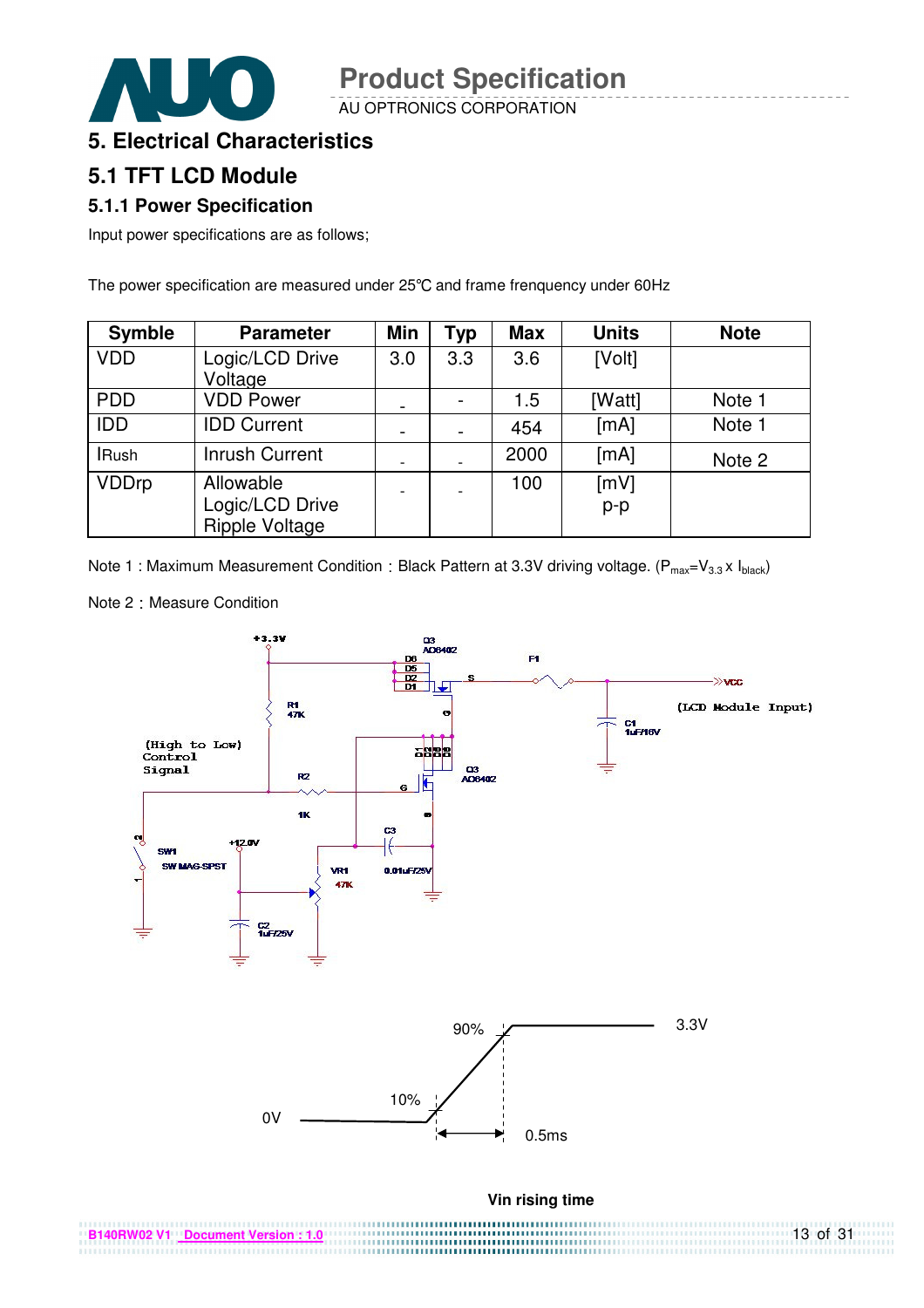

AU OPTRONICS CORPORATION

#### **5.1.2 Signal Electrical Characteristics**

Signal electrical characteristics are as follows;

| <b>Parameter</b>           | <b>Condition</b>                                     | Min    | <b>Max</b> | <b>Unit</b> |
|----------------------------|------------------------------------------------------|--------|------------|-------------|
| $\mathsf{V}_{\mathsf{TH}}$ | Differential Input High<br>Threshold ( $Vcm=+1.2V$ ) |        | 100        | [mV]        |
| $\mathsf{V}_{\mathsf{TL}}$ | Differential Input Low<br>Threshold (Vcm=+1.2V)      | $-100$ |            | [mV]        |
| $\mathsf{V}_{\mathsf{CM}}$ | Differential Input<br>Common Mode Voltage            | 1.125  | 1.375      | [V]         |

#### Note: LVDS Signal Waveform

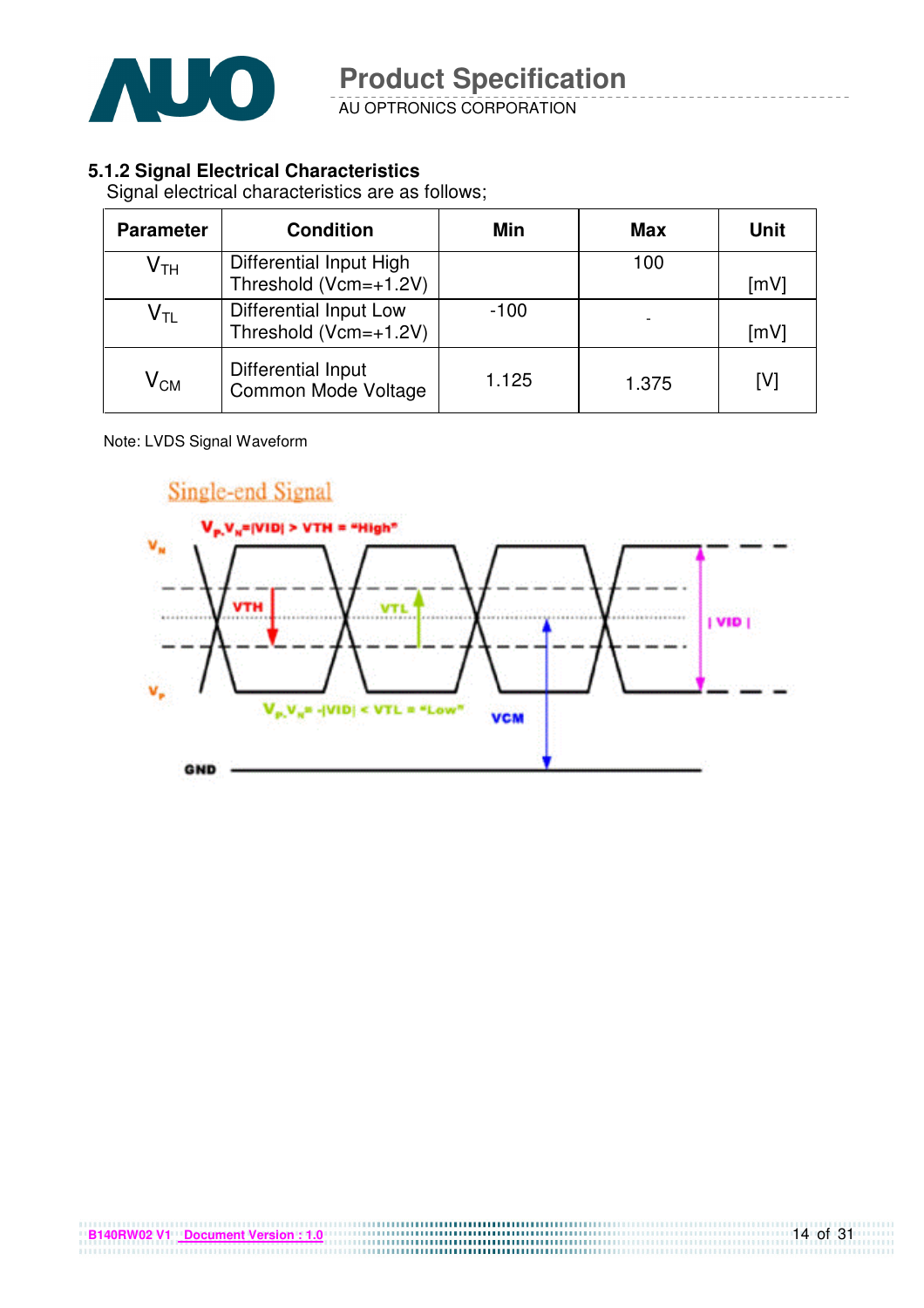

#### **5.2.1 LED characteristics**

| <b>Parameter</b>                      | Symbol      | Min   | Typ                      | <b>Max</b> | <b>Units</b> | <b>Condition</b>                 |
|---------------------------------------|-------------|-------|--------------------------|------------|--------------|----------------------------------|
| <b>Backlight Power</b><br>Consumption | <b>PLED</b> |       | $\overline{\phantom{0}}$ | 3.3        | [Watt]       | (Ta=25°C), Note 1<br>$Vin = 12V$ |
| <b>LED Life-Time</b>                  | N/A         | 10000 | $\overline{\phantom{0}}$ |            | Hour         | (Ta=25°C), Note 2<br>$I_F=20$ mA |

**Note 1:** Calculator value for reference P<sub>LED</sub> = VF (Normal Distribution) \* IF (Normal Distribution) / Efficiency **Note 2:** The LED life-time define as the estimated time to 50% degradation of initial luminous.

#### **5.2.2 Backlight input signal characteristics**

| <b>Parameter</b>                             | <b>Symbol</b>  | Min | <b>Typ</b> | <b>Max</b> | <b>Units</b> | <b>Remark</b>          |
|----------------------------------------------|----------------|-----|------------|------------|--------------|------------------------|
| <b>LED Power Supply</b>                      | <b>VLED</b>    | 7.0 | 12.0       | 21.0       | [Volt]       |                        |
| <b>LED Enable Input</b><br><b>High Level</b> | <b>VLED EN</b> | 2.5 |            | 5.5        | [Volt]       |                        |
| <b>LED Enable Input</b><br>Low Level         |                |     |            | 0.8        | [Volt]       | Define as              |
| <b>PWM Logic Input</b><br><b>High Level</b>  | <b>VPWM EN</b> | 2.5 |            | 5.5        | [Volt]       | Connector<br>Interface |
| <b>PWM Logic Input</b><br>Low Level          |                |     |            | 0.8        | [Volt]       | (Ta=25°C)              |
| <b>PWM Input Frequency</b>                   | <b>FPWM</b>    | 200 |            | 20K        | Hz           |                        |
| <b>PWM Duty Ratio</b>                        | Duty           | 5   |            | 100        | $\%$         |                        |

**B140RW02 V1** Document Version : 1.0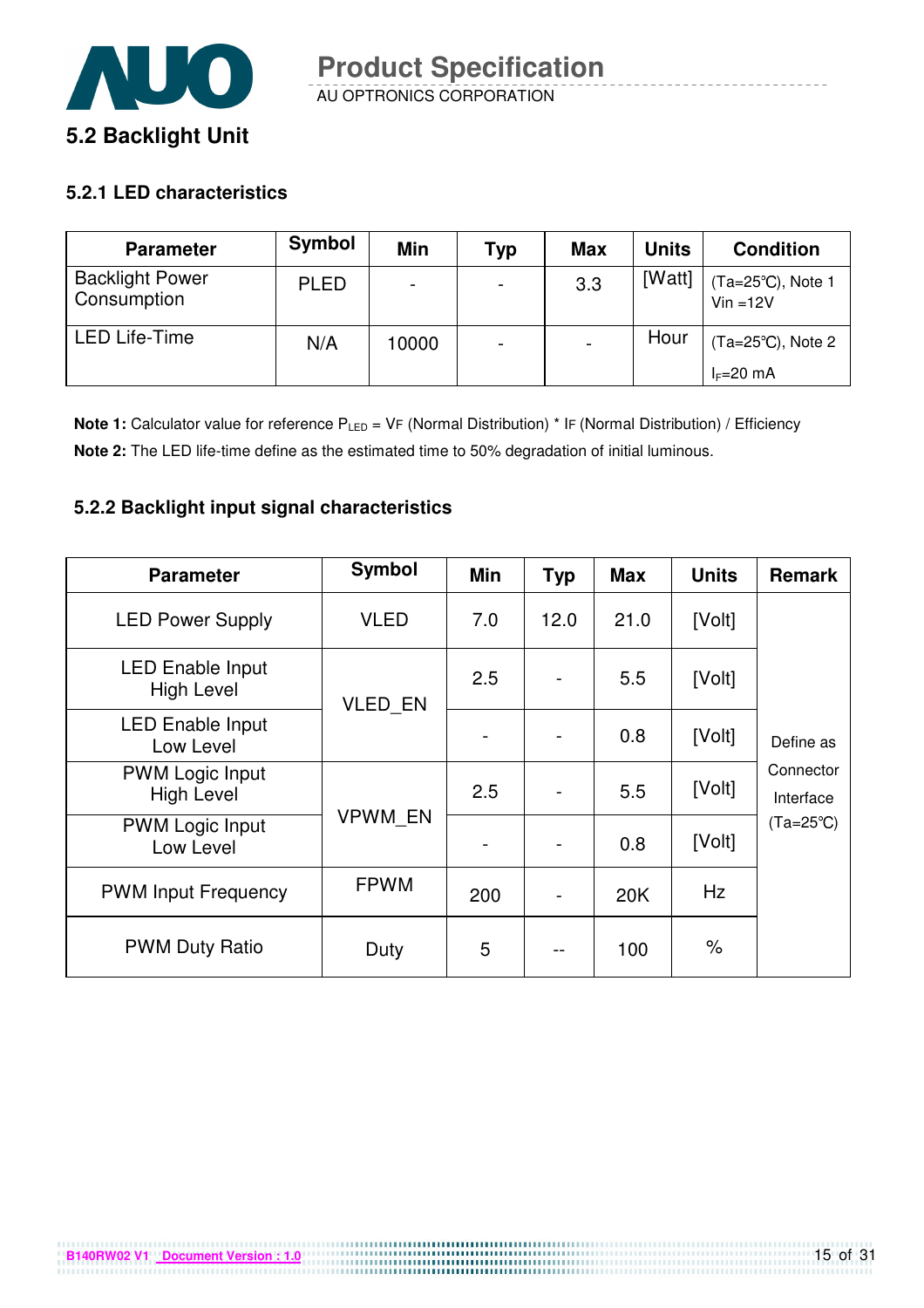

AU OPTRONICS CORPORATION

# **6. Signal Interface Characteristic**

# **6.1 Pixel Format Image**

Following figure shows the relationship of the input signals and LCD pixel format.

**B140RW02 V1** Document Version : 1.0

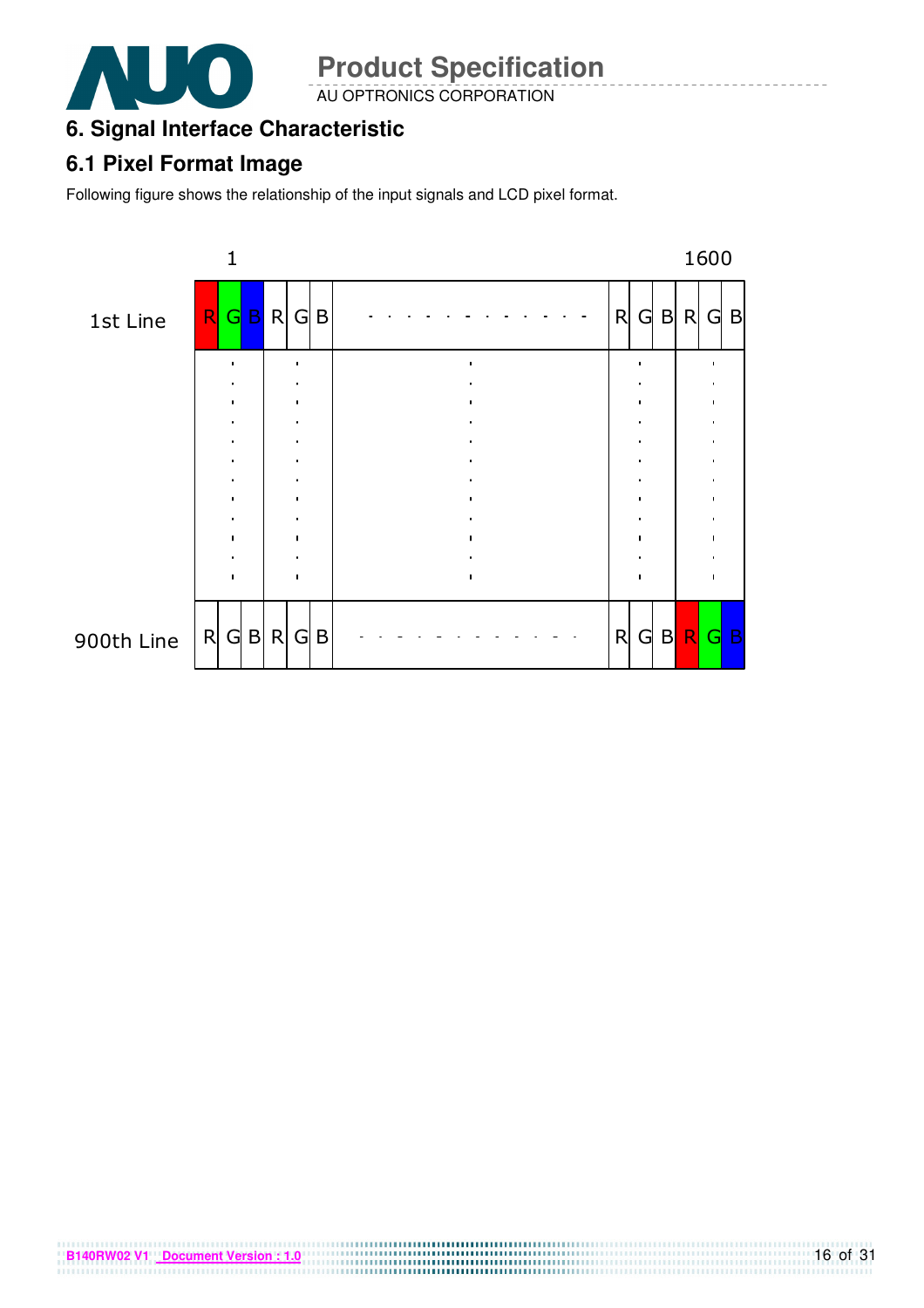

AU OPTRONICS CORPORATION

### **6.2 The Input Data Format**

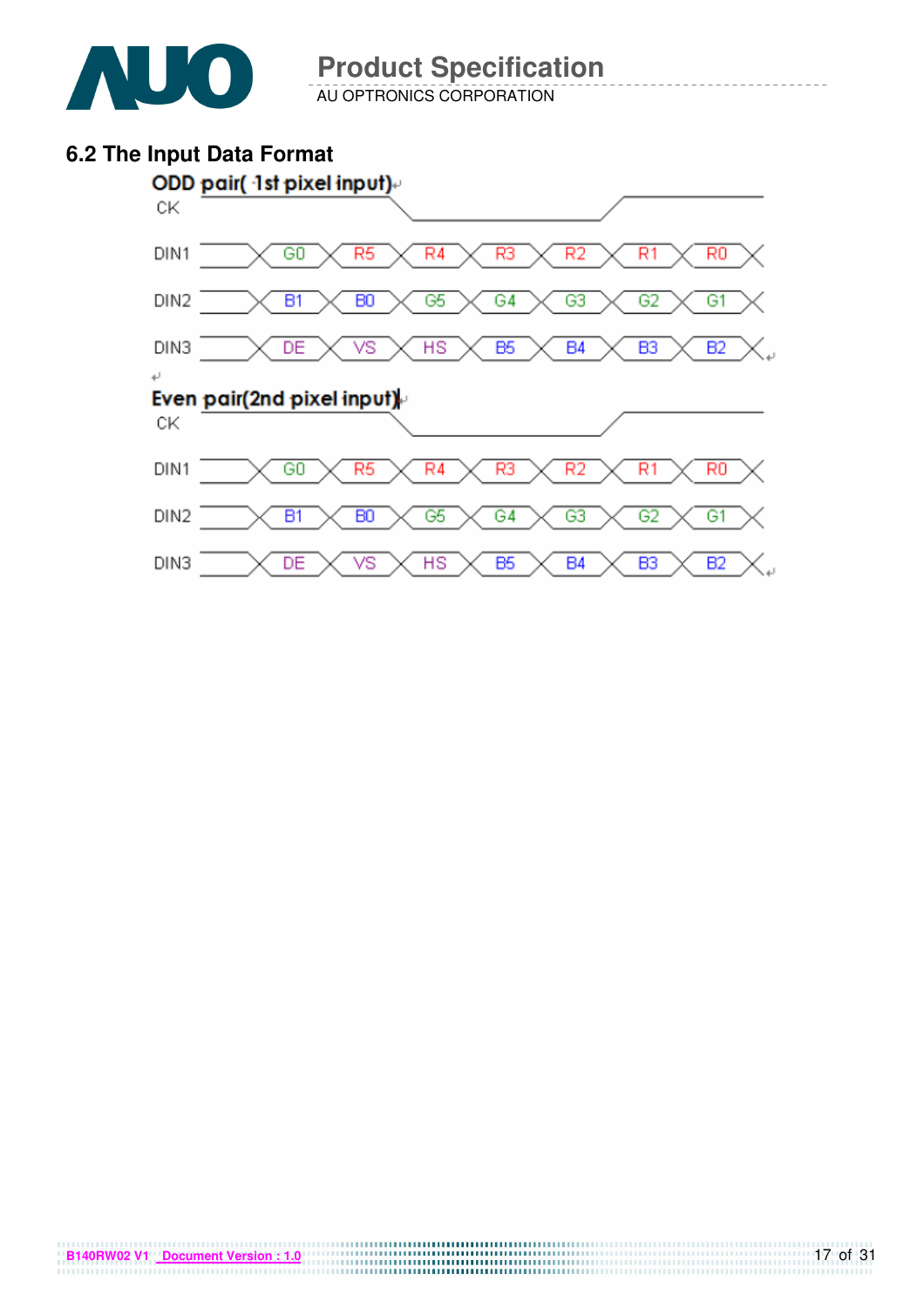

AU OPTRONICS CORPORATION

| <b>Signal Name</b>                                                                                       | <b>Description</b>                                                                                                                         |                                                                                                                                                 |
|----------------------------------------------------------------------------------------------------------|--------------------------------------------------------------------------------------------------------------------------------------------|-------------------------------------------------------------------------------------------------------------------------------------------------|
| R <sub>5</sub><br>R <sub>4</sub><br>R <sub>3</sub><br>R <sub>2</sub><br>R1<br>R <sub>0</sub>             | Red Data 5 (MSB)<br>Red Data 4<br>Red Data 3<br>Red Data 2<br>Red Data 1<br>Red Data 0 (LSB)<br>Red-pixel Data                             | Red-pixel Data<br>Each red pixel's brightness data consists of<br>these 6 bits pixel data.                                                      |
| G <sub>5</sub><br>G <sub>4</sub><br>G <sub>3</sub><br>G <sub>2</sub><br>G <sub>1</sub><br>G <sub>0</sub> | Green Data 5 (MSB)<br>Green Data 4<br>Green Data 3<br>Green Data 2<br>Green Data 1<br>Green Data 0 (LSB)<br>Green-pixel Data               | Green-pixel Data<br>Each green pixel's brightness data consists of<br>these 6 bits pixel data.                                                  |
| <b>B5</b><br><b>B4</b><br>B <sub>3</sub><br><b>B2</b><br><b>B1</b><br>B <sub>0</sub>                     | Blue Data 5 (MSB)<br>Blue Data 4<br><b>Blue Data 3</b><br>Blue Data 2<br><b>Blue Data 1</b><br>Blue Data 0 (LSB)<br><b>Blue-pixel Data</b> | <b>Blue-pixel Data</b><br>Each blue pixel's brightness data consists of<br>these 6 bits pixel data.                                             |
| <b>RxCLKIN</b>                                                                                           | Data Clock                                                                                                                                 | The signal is used to strobe the pixel data and<br>DE signals. All pixel data shall be valid at the<br>falling edge when the DE signal is high. |
| DE                                                                                                       | Display Timing                                                                                                                             | This signal is strobed at the falling edge of<br>RxCLKIN. When the signal is high, the pixel<br>data shall be valid to be displayed.            |
| VS                                                                                                       | <b>Vertical Sync</b>                                                                                                                       | The signal is synchronized to RxCLKIN.                                                                                                          |
| <b>HS</b>                                                                                                | <b>Horizontal Sync</b>                                                                                                                     | The signal is synchronized to RxCLKIN.                                                                                                          |

Note: Output signals from any system shall be low or High-impedance state when VDD is off.

**B140RW02 V1** Document Version : 1.0<br>**B140RW02 V1** Document Version : 1.0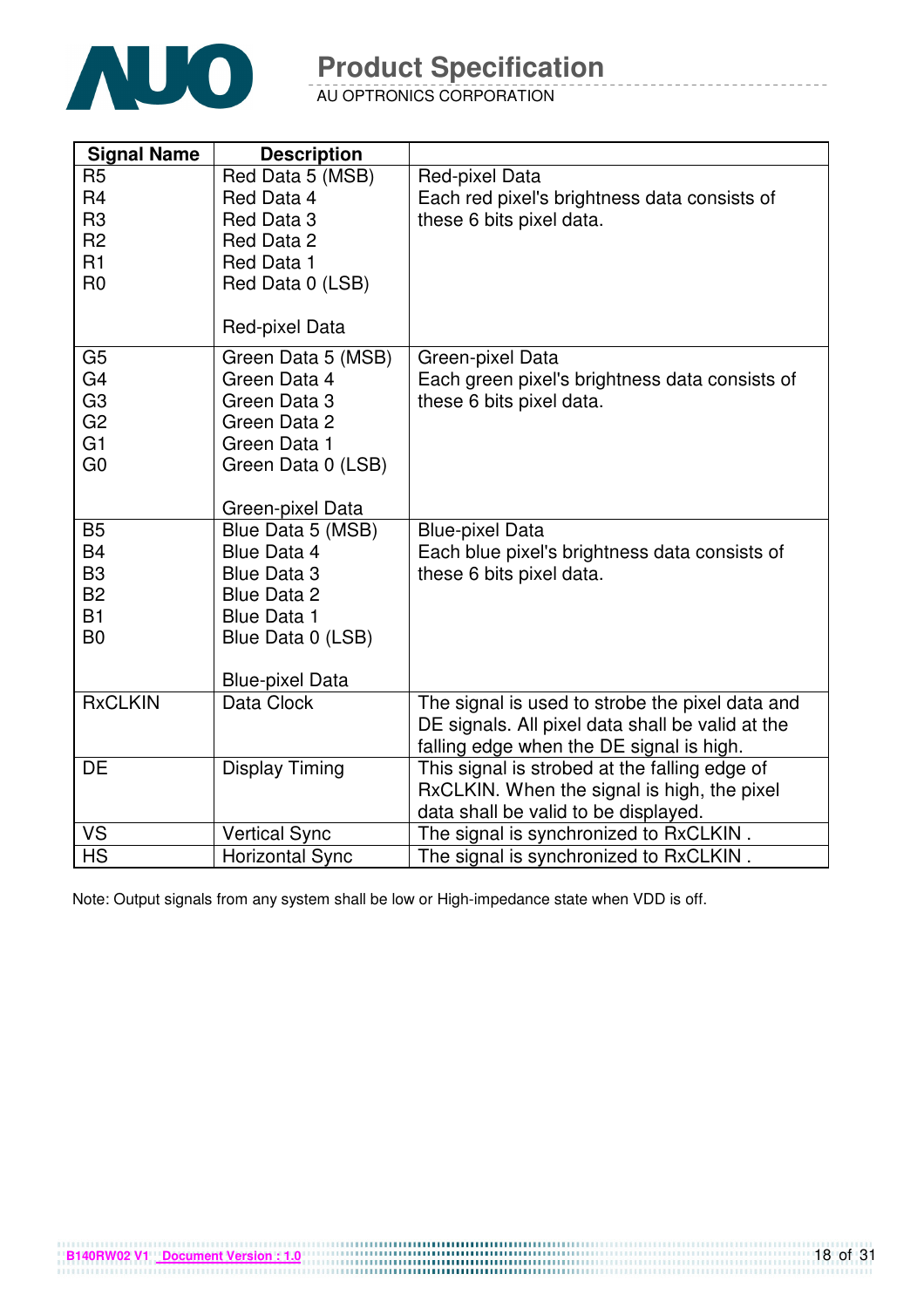

## **6.3 Integration Interface Requirement**

#### **6.3.1 Connector Description**

Physical interface is described as for the connector on module.

These connectors are capable of accommodating the following signals and will be following components.

| <b>Connector Name / Designation</b> | <b>For Signal Connector</b> |
|-------------------------------------|-----------------------------|
| Manufacturer                        | <b>IPEX</b>                 |
| Type / Part Number                  | <b>IPEX 20455-040E-12R</b>  |
| <b>Mating Housing/Part Number</b>   | IPEX 20453-040T-11          |

#### **6.3.2 Pin Assignment**

LVDS is a differential signal technology for LCD interface and high speed data transfer device.

| PIN#           | <b>SIGNAL NAME</b> | <b>DESCRIPTION</b>               |
|----------------|--------------------|----------------------------------|
| $\mathbf{1}$   | <b>NC</b>          | <b>NC</b>                        |
| $\overline{c}$ | <b>VDD</b>         | +3.3V Power Supply               |
| 3              | <b>VDD</b>         | +3.3V Power Supply               |
| $\overline{4}$ | <b>VEDID</b>       | +3.3V EDID Power                 |
| 5              | <b>AGING</b>       | Aging Mode Power Supply          |
| 6              | <b>CLKEDID</b>     | EDID Clock Input                 |
| 7              | <b>DATAEDID</b>    | EDID Data Input                  |
| 8              | Odd Rin0-          | -LVDS Differential Data Input    |
| 9              | Odd Rin0+          | +LVDS Differential Data Input    |
| 10             | <b>VSS</b>         | Power Ground                     |
| 11             | Odd Rin1-          | -LVDS Differential Data Input    |
| 12             | Odd Rin1+          | +LVDS Differential Data Input    |
| 13             | <b>VSS</b>         | Power Ground                     |
| 14             | Odd Rin2-          | -LVDS Differential Data Input    |
| 15             | Odd Rin2+          | +LVDS Differential Data Input    |
| 16             | <b>VSS</b>         | Power Ground                     |
| 17             | Odd ClkIN-         | -LVDS Differential Clock Input   |
| 18             | Odd ClkIN+         | +LVDS Differential Clock Input   |
| 19             | <b>NC</b>          | No Connection/ IMG_EN (Optional) |
| 20             | Even Rin0-         | -LVDS Differential Data Input    |
| 21             | Even Rin0+         | +LVDS Differential Data Input    |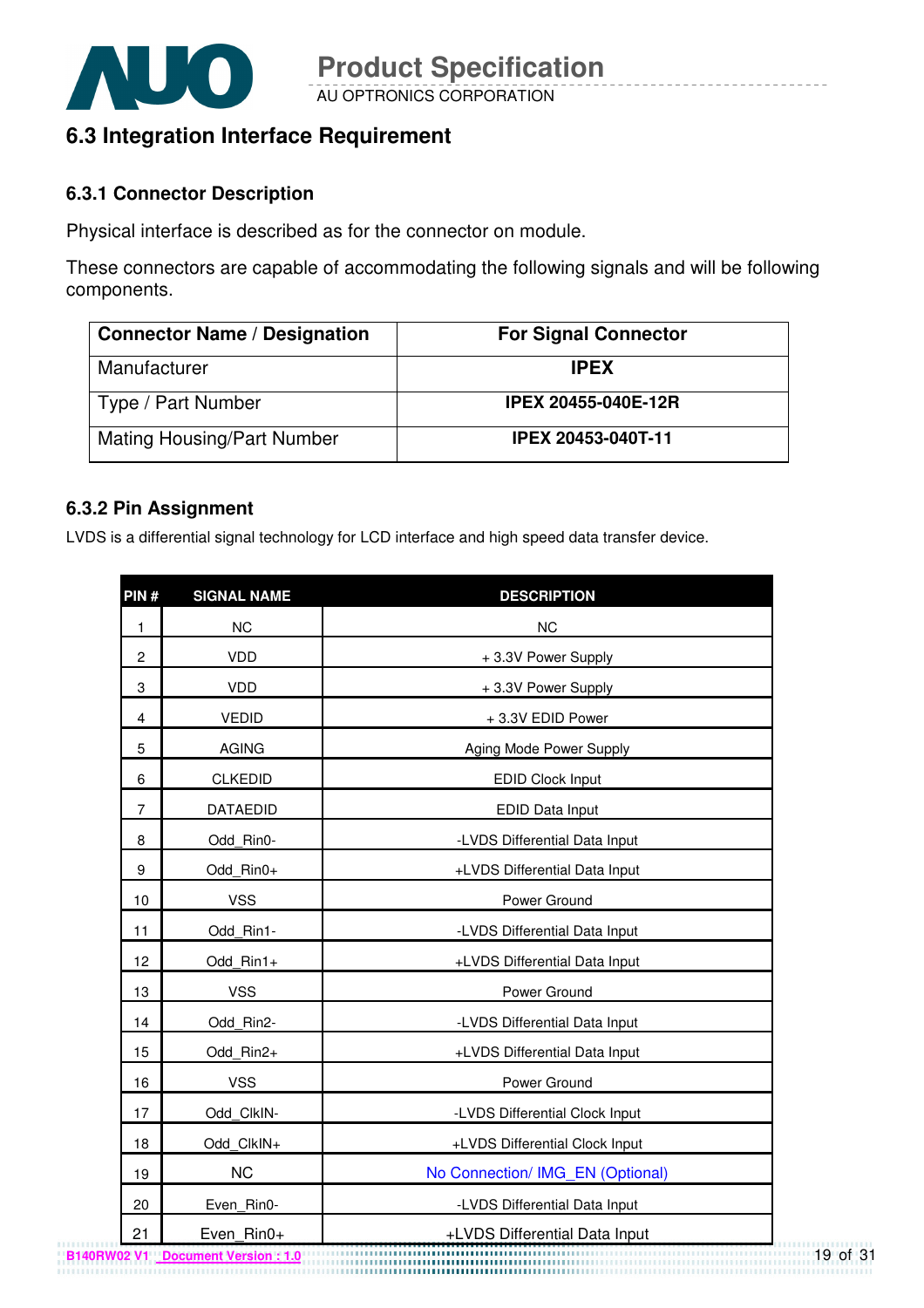

AU OPTRONICS CORPORATION

| 22 | <b>VSS</b>      | Power Ground                     |
|----|-----------------|----------------------------------|
| 23 | Even Rin1-      | -LVDS Differential Data Input    |
| 24 | Even Rin1+      | +LVDS Differential Data Input    |
| 25 | <b>VSS</b>      | Power Ground                     |
| 26 | Even Rin2-      | -LVDS Differential Data Input    |
| 27 | Even Rin2+      | +LVDS Differential Data Input    |
| 28 | <b>VSS</b>      | Power Ground                     |
| 29 | Even_ClkIN-     | -LVDS Differential Clock Input   |
| 30 | Even_ClkIN+     | +LVDS Differential Clock Input   |
| 31 | <b>VLED GND</b> | LED_GND                          |
| 32 | <b>VLED GND</b> | LED GND                          |
| 33 | <b>VLED GND</b> | LED GND                          |
| 34 | <b>NC</b>       |                                  |
| 35 | S-PWM           |                                  |
| 36 | LED EN          |                                  |
| 37 | <b>NC</b>       | No Connection/ DCR_EN (Optional) |
| 38 | <b>VLED</b>     | LED_Positive (7~21)              |
| 39 | <b>VLED</b>     | LED_Positive(7~21)               |
| 40 | <b>VLED</b>     | LED Positive(7~21)               |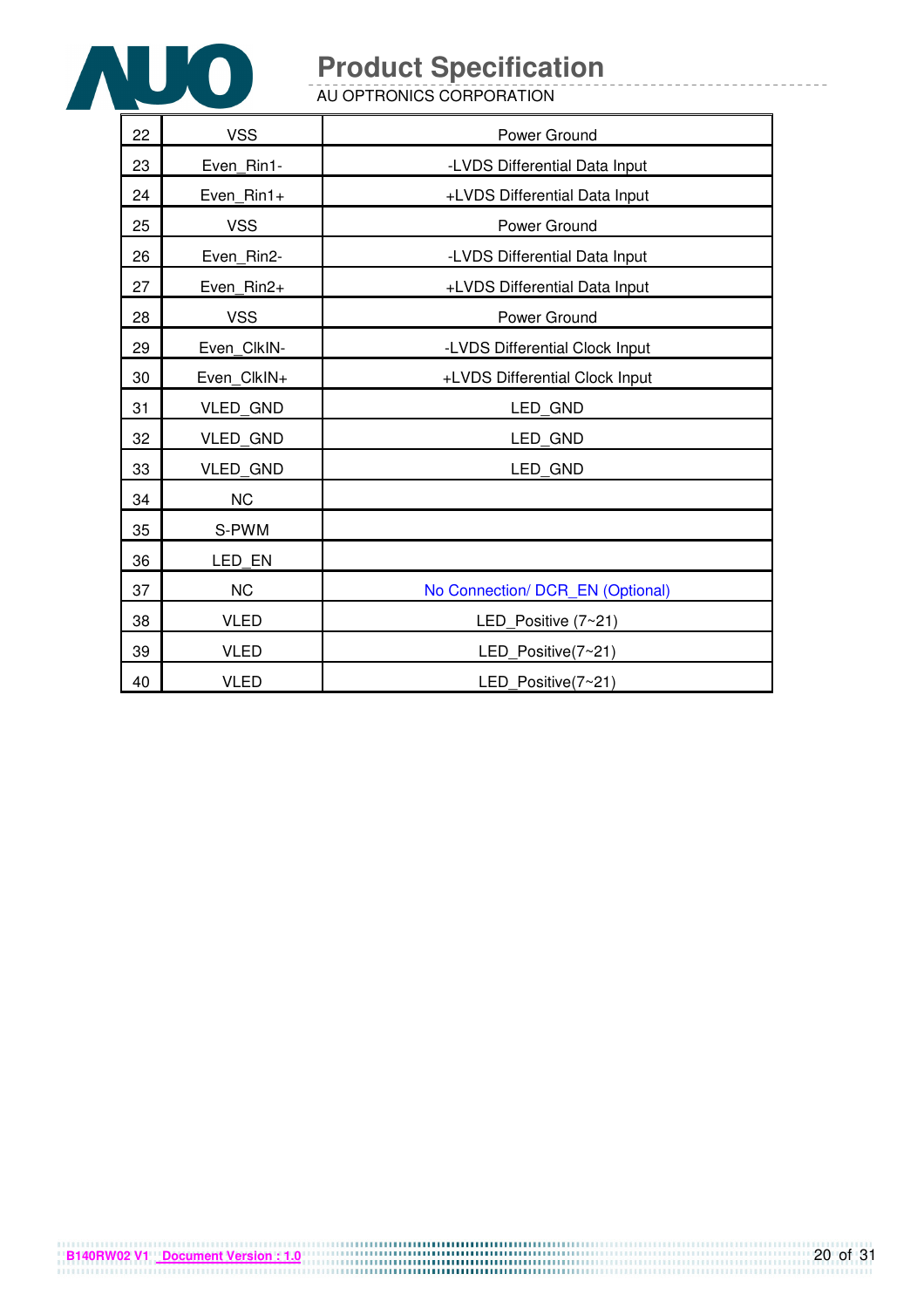

Note1: Input signals shall be low or High-impedance state when VDD is off.

# **6.4 Interface Timing**

#### **6.4.1 Timing Characteristics**

Basically, interface timings should match the 1600x900 /60Hz manufacturing guide line timing.

| <b>Parameter</b>       |                 | Symbol                        | Min. | Typ.                         | Max. | Unit                        |
|------------------------|-----------------|-------------------------------|------|------------------------------|------|-----------------------------|
| Frame Rate *Note 1     |                 |                               | 40-  | 60                           | 60   | Hz                          |
| <b>Clock frequency</b> |                 | $1/\mathbf{T}_{\text{Clock}}$ |      | 55                           |      | <b>MHz</b>                  |
|                        | <b>Period</b>   | $\mathbf{T}_{\mathsf{V}}$     | 908  | 912                          | 2047 |                             |
| <b>Vertical</b>        | <b>Active</b>   | $T_{VD}$                      |      | $\mathsf{T}_{\mathsf{Line}}$ |      |                             |
| <b>Section</b>         | <b>Blanking</b> | $T_{VB}$                      | 8    | 12                           | ۰    |                             |
|                        | <b>Period</b>   | $\mathsf{T}_\mathsf{H}$       | 840  | 1006                         | 2047 |                             |
| <b>Horizontal</b>      | <b>Active</b>   | $T_{HD}$                      |      | 800                          |      | $\mathbf{T}_{\text{Clock}}$ |
| <b>Section</b>         | <b>Blanking</b> | $\textsf{T}_{\sf HB}$         | 40   | 206                          |      |                             |

Note : DE mode only

**B140RW02 V1 Document Version : 1.0** \*1 : Base on P-state function turn on.<br>
Southern Version : 1.0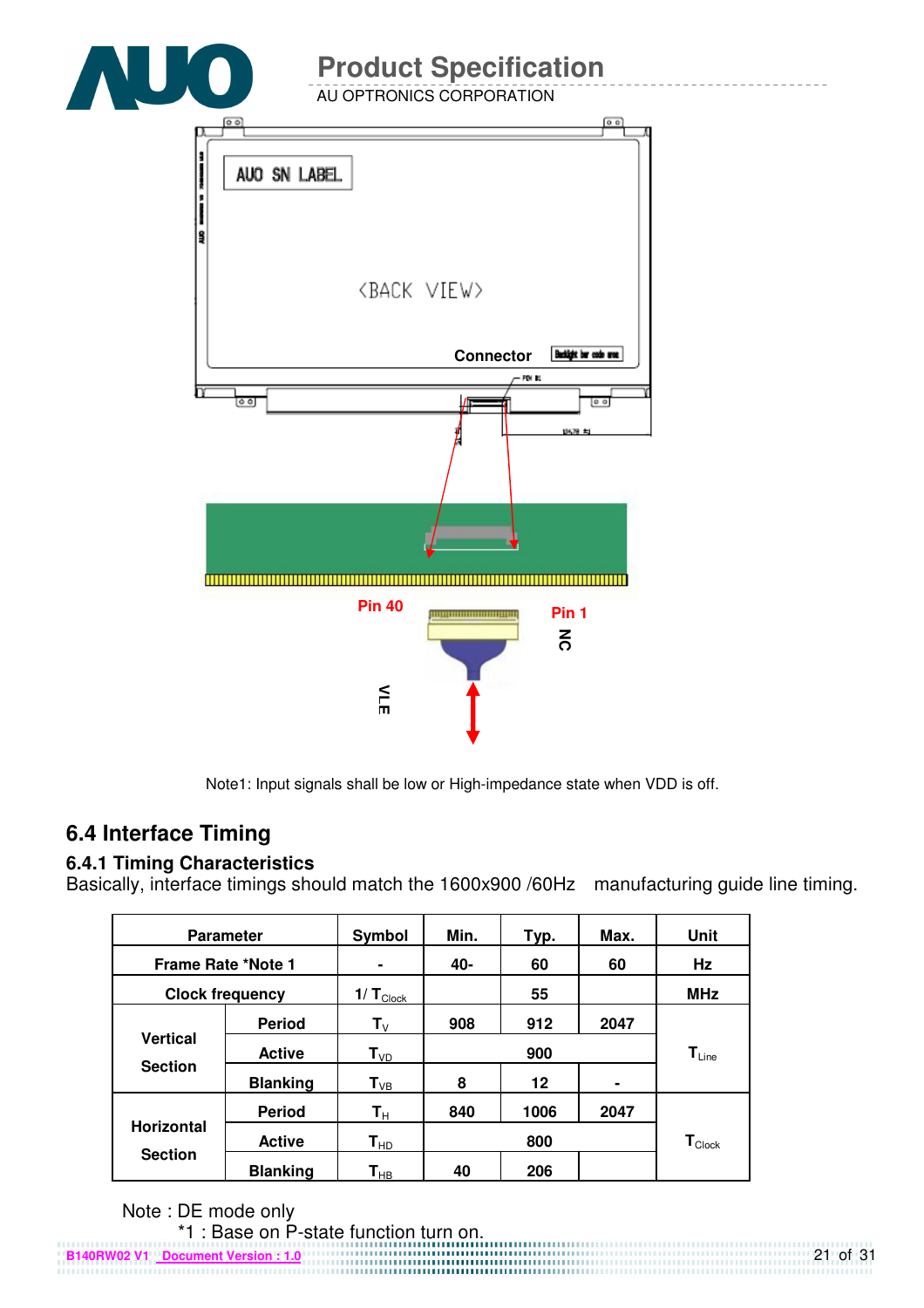

AU OPTRONICS CORPORATION **Product Specification** 

#### **6.4.2 Timing diagram**



**B140RW02 V1 Document Version : 1.0 CONSUMER 20140RW02 V1 Document Version : 1.0**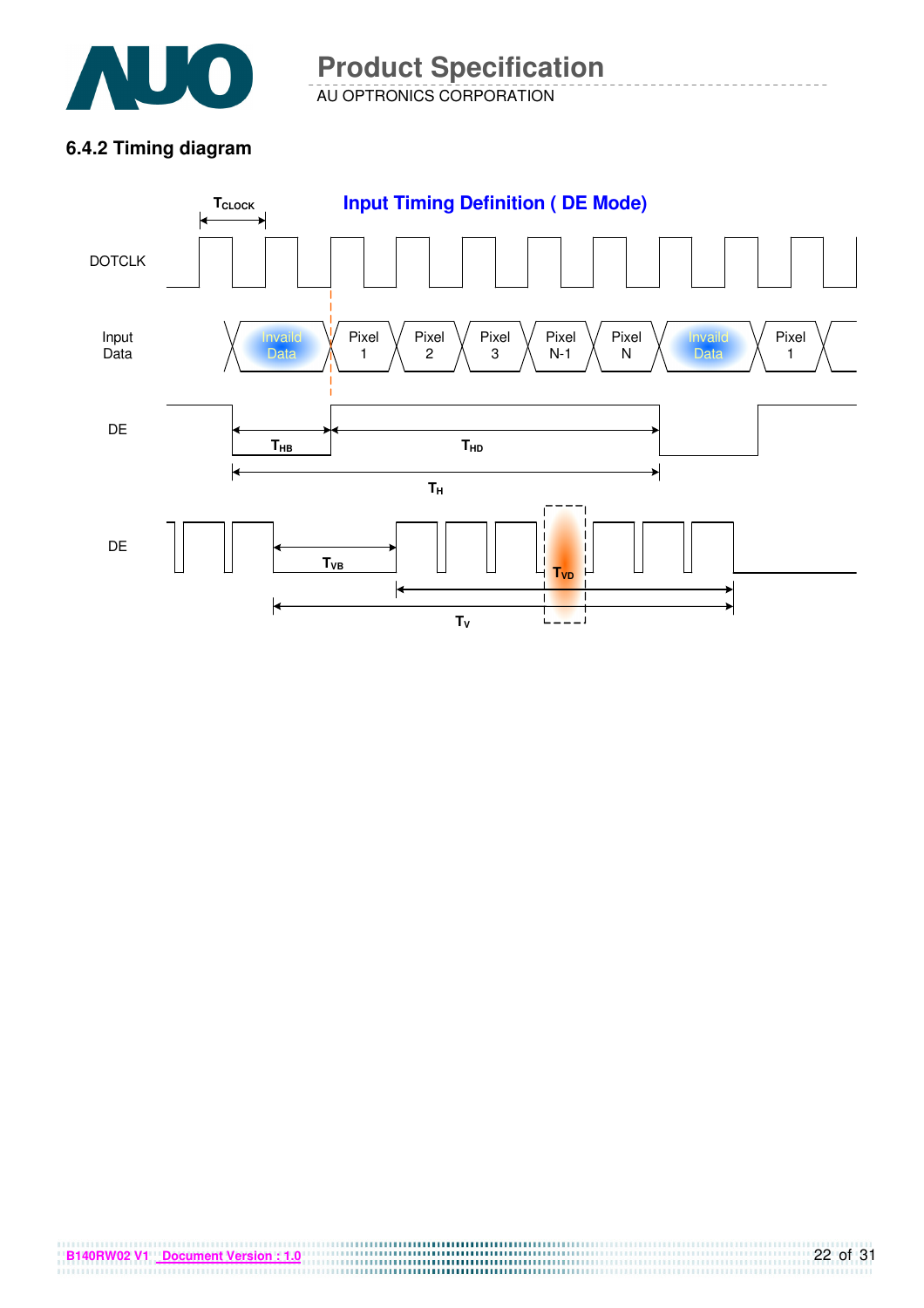

AU OPTRONICS CORPORATION

#### **6.5 Power ON/OFF Sequence**

**B140RW02 V1 Document Version : 1.0**

VDD power on/off sequence is as follows. Interface signals are also shown in the chart. Signals from any system shall be Hi-Z state or low level when VDD is off. No problem in the condition that PWM will be put into T-CON even when VDD is off



| Power Sequence Timing |             |      |       |  |  |
|-----------------------|-------------|------|-------|--|--|
|                       | Value       |      |       |  |  |
| Parameter             | Min.        | Max. | Units |  |  |
| T1                    | 0.5         | 10   |       |  |  |
| T <sub>2</sub>        | 0           | 50   |       |  |  |
| T <sub>3</sub>        | 250         |      |       |  |  |
| T4                    | 200         |      |       |  |  |
| T <sub>5</sub>        | 0           | 50   |       |  |  |
| T6                    | $\mathbf 0$ | 10   |       |  |  |
| T7                    | 500         |      | ms    |  |  |
| T <sub>8</sub>        | 10          |      |       |  |  |
| T9                    | 10          | 180  |       |  |  |
| T10                   | 10          | 180  |       |  |  |
| T11                   | 10          |      |       |  |  |
| T12                   | 0.5         | 10   |       |  |  |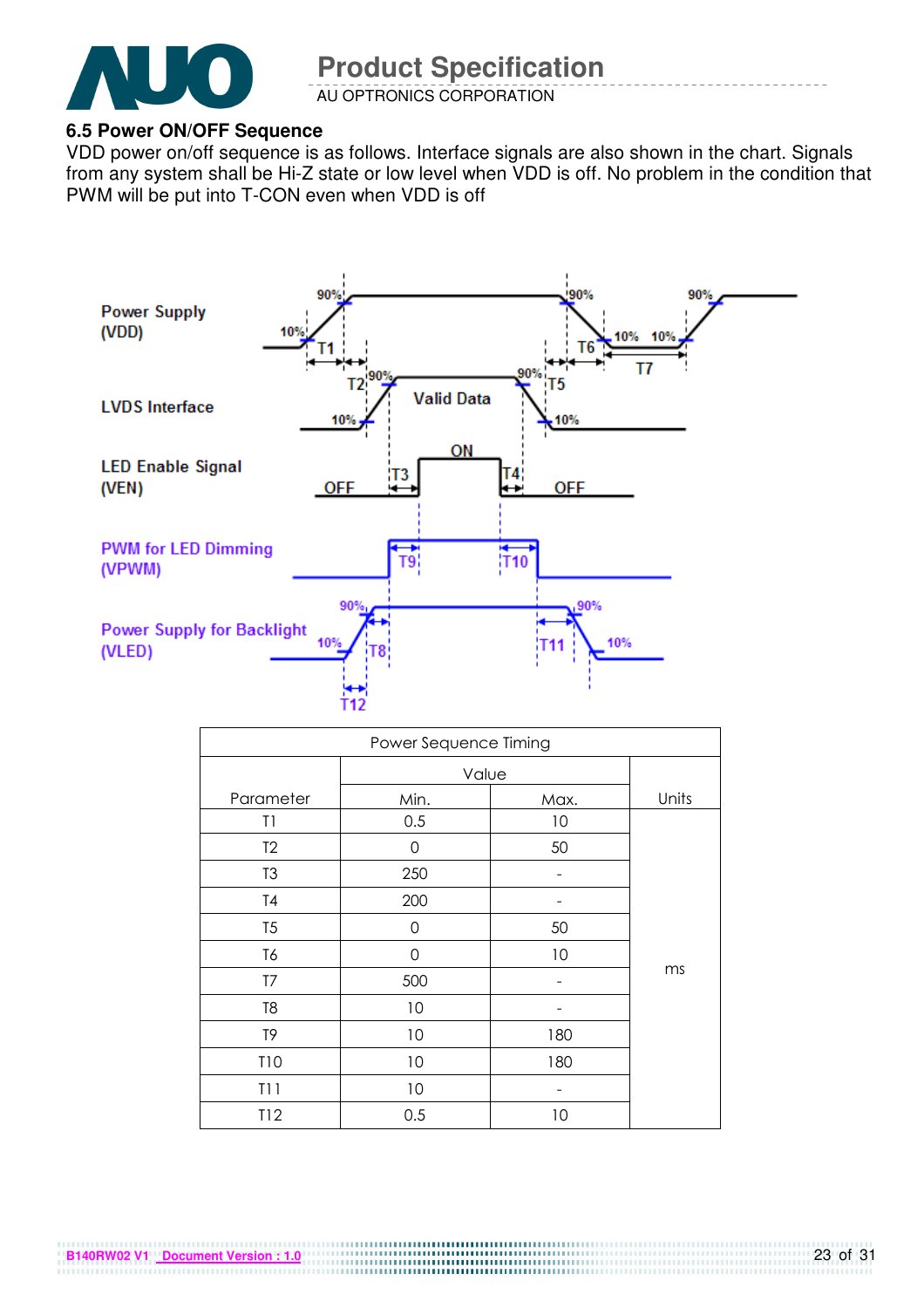

AU OPTRONICS CORPORATION

### **7.1 Vibration Test**

**Test Spec:** 

- **•** Test method: Non-Operation
- Acceleration: 1.5 G
- Frequency: 10 500Hz Random
- Sweep: 30 Minutes each Axis (X, Y, Z)

### **7.2 Shock Test**

**Test Spec:** 

- **•** Test method: Non-Operation
- Acceleration: 220 G , Half sine wave
- Active time: 2 ms
- Pulse: X,Y,Z .one time for each side

## **7.3 Reliability Test**

| <b>Items</b>                                | <b>Required Condition</b>                       | <b>Note</b> |
|---------------------------------------------|-------------------------------------------------|-------------|
| <b>Temperature</b><br><b>Humidity Bias</b>  | Ta= 40°C, 90%RH, 300h                           |             |
| <b>High Temperature</b><br><b>Operation</b> | Ta= 50°C, Dry, 300h                             |             |
| <b>Low Temperature</b><br><b>Operation</b>  | Ta= 0℃, 300h                                    |             |
| <b>High Temperature</b><br><b>Storage</b>   | Ta= 60℃, 35%RH, 300h                            |             |
| <b>Low Temperature</b><br><b>Storage</b>    | Ta= -20℃, 50%RH, 250h                           |             |
| <b>Thermal Shock</b><br>Test                | Ta=-20°Cto 60°C, Duration at 30 min, 100 cycles |             |
| <b>ESD</b>                                  | Contact : ±8 KV                                 | Note 1      |
|                                             | Air: ±15 KV                                     |             |

**Note1:** According to EN 61000-4-2 , ESD class B: Some performance degradation allowed. No data lost

. Self-recoverable. No hardware failures.

**Remark:** MTBF (Excluding the LED): 30,000 hours with a confidence level 90%

**B140RW02 V1 Document Version : 1.0**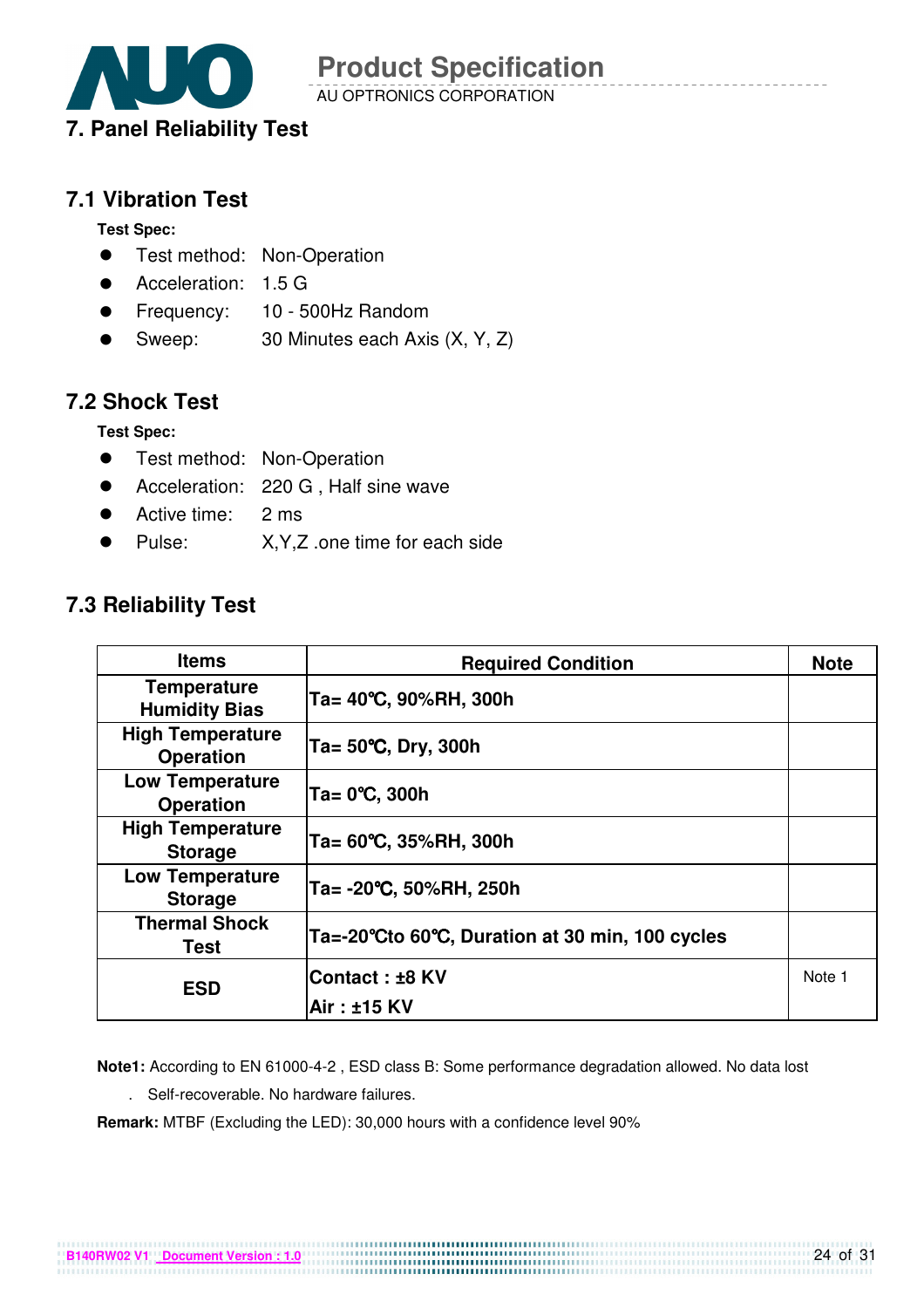### **8. Mechanical Characteristics**

# **8.1 LCM Outline Dimension**



**B140RW02 V1 Document Version : 1.0** 25 of 31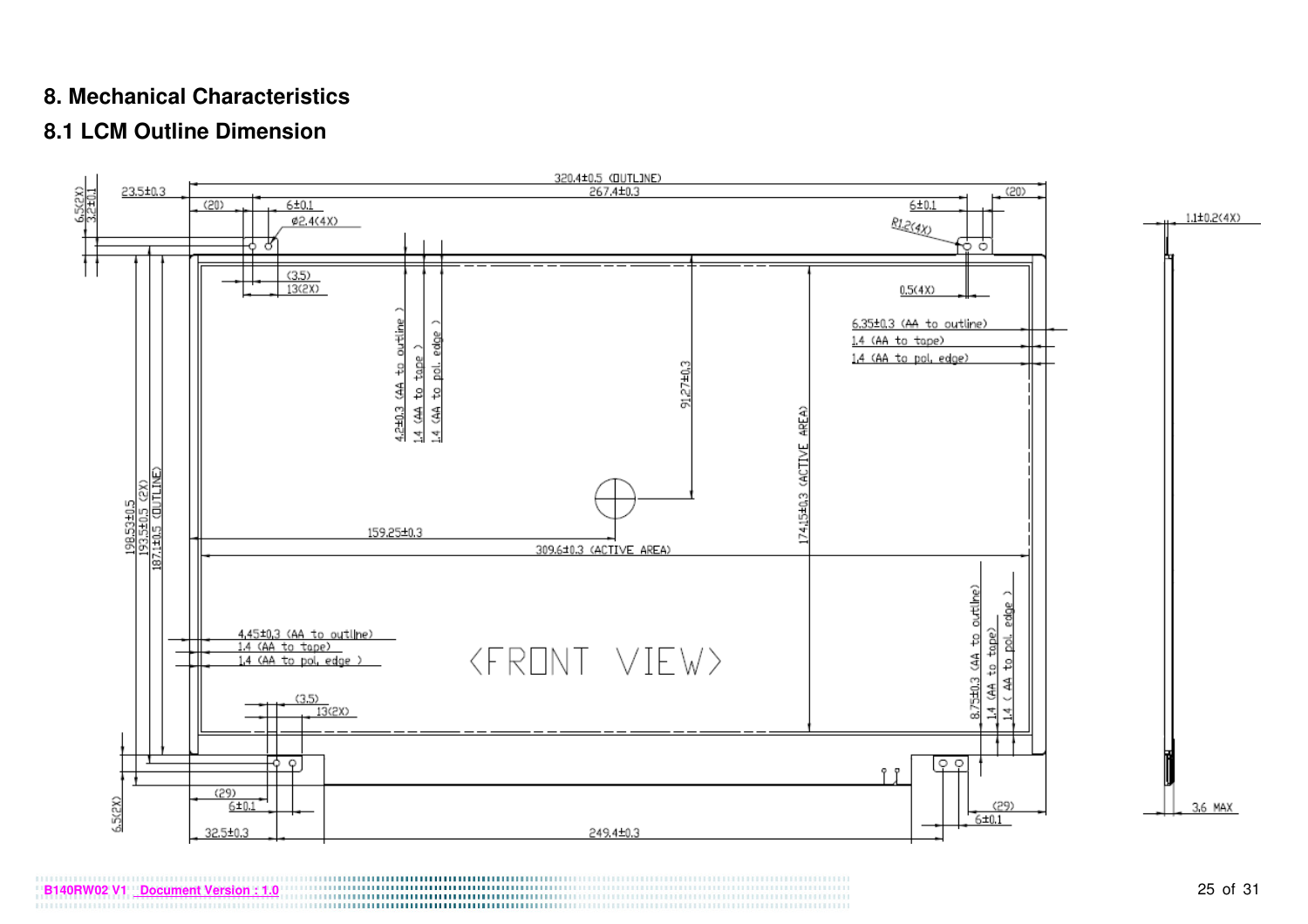

Note: Prevention IC damage, IC positions not allowed any overlap over these area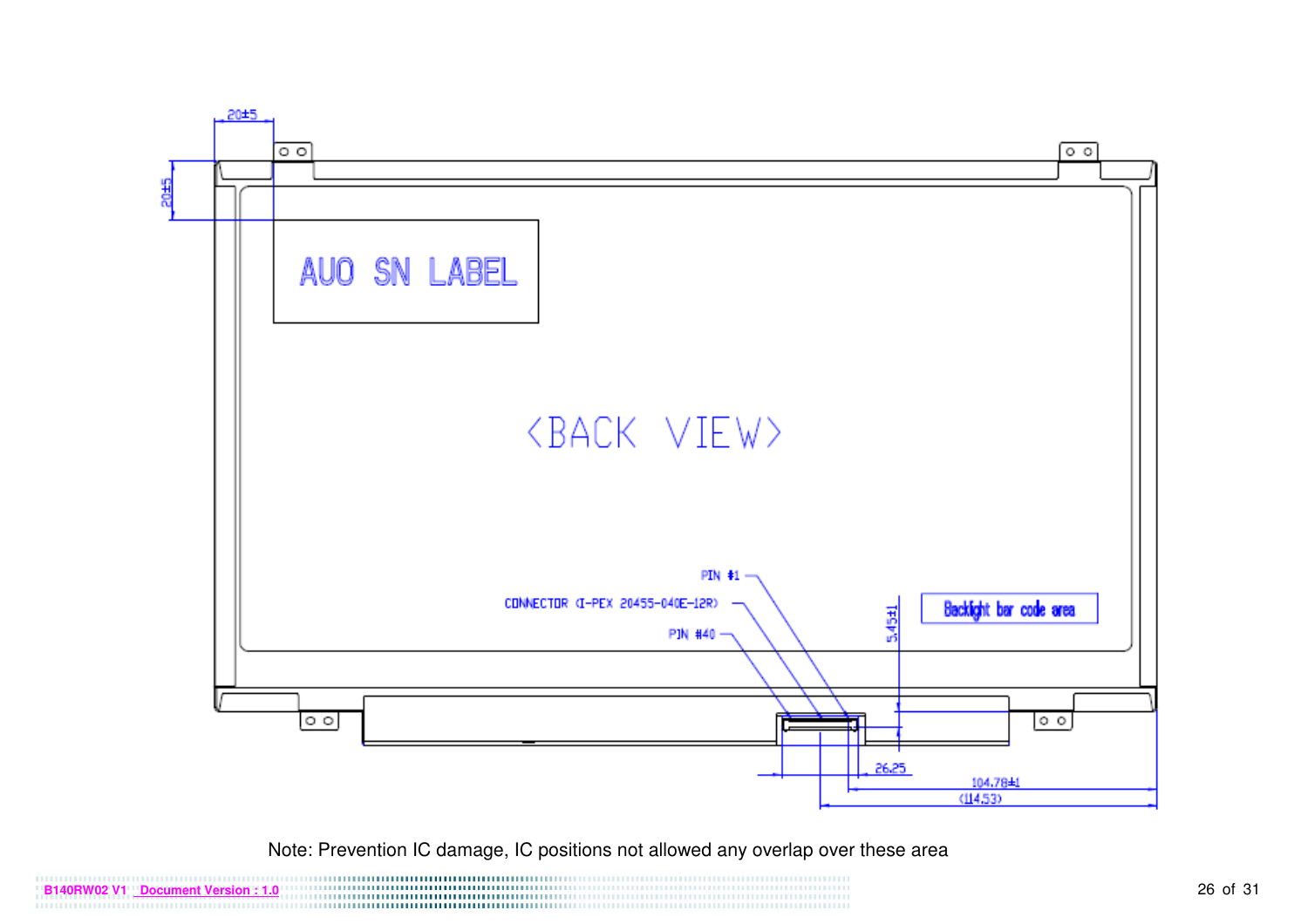## **9. Shipping and Package**

# **9.1 Shipping /Carton Label Format**



| <b>AU Optronics</b>                           | $QTY = 25$         | RoHS |
|-----------------------------------------------|--------------------|------|
| MODEL NO: B140RW02V1<br>PART NO: 97.14B42.100 |                    |      |
| <b>CUSTOMER NO:</b>                           |                    |      |
| <b>CARTON NO:</b><br>Made in China            | *ZM100-0652300205* |      |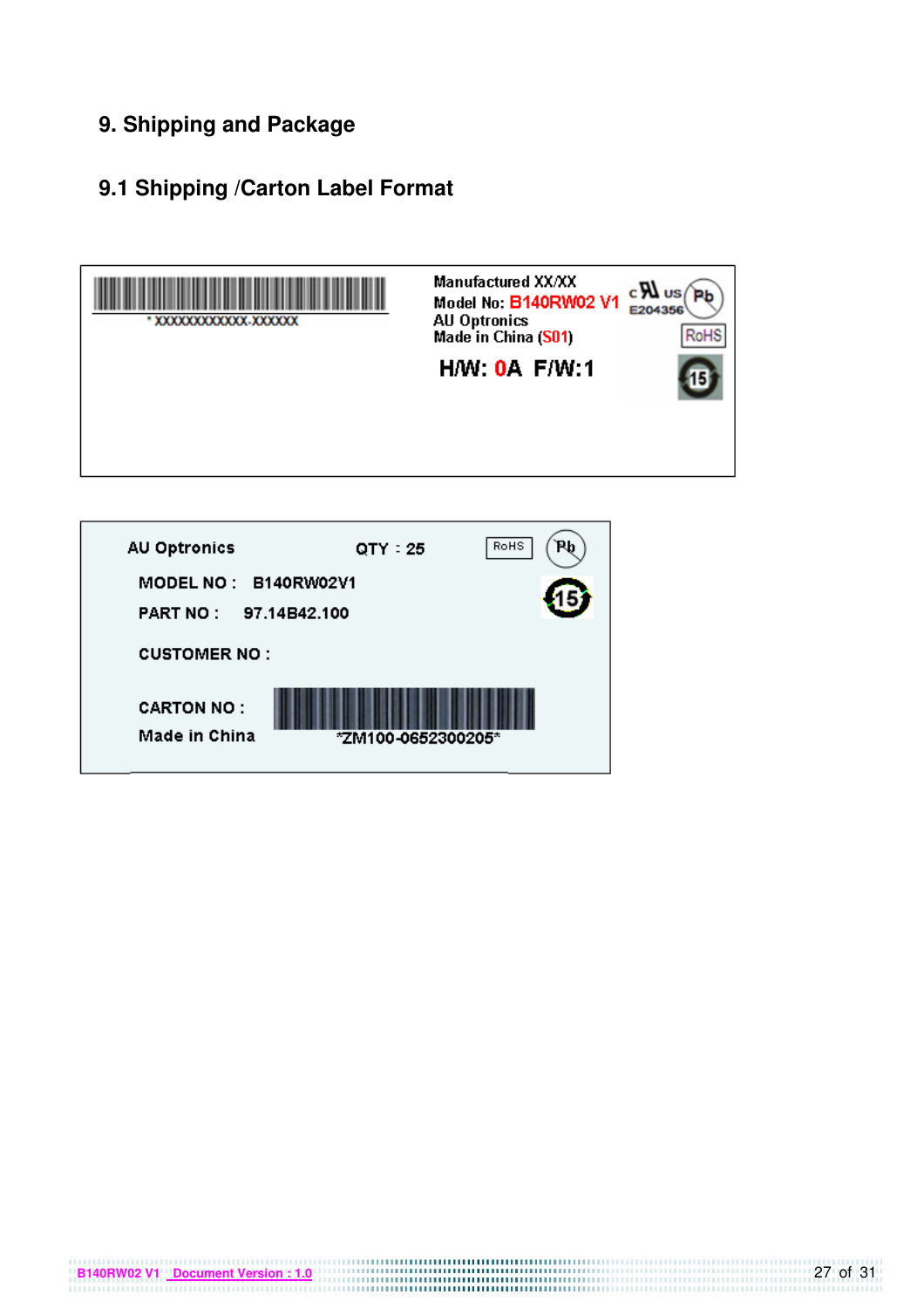# **9.2 Carton Package**

The outside dimension of carton is 455 (L)mm x 380 (W)mm x 355 (H)mm



**9.3 Shipping Package of Palletizing Sequence** 

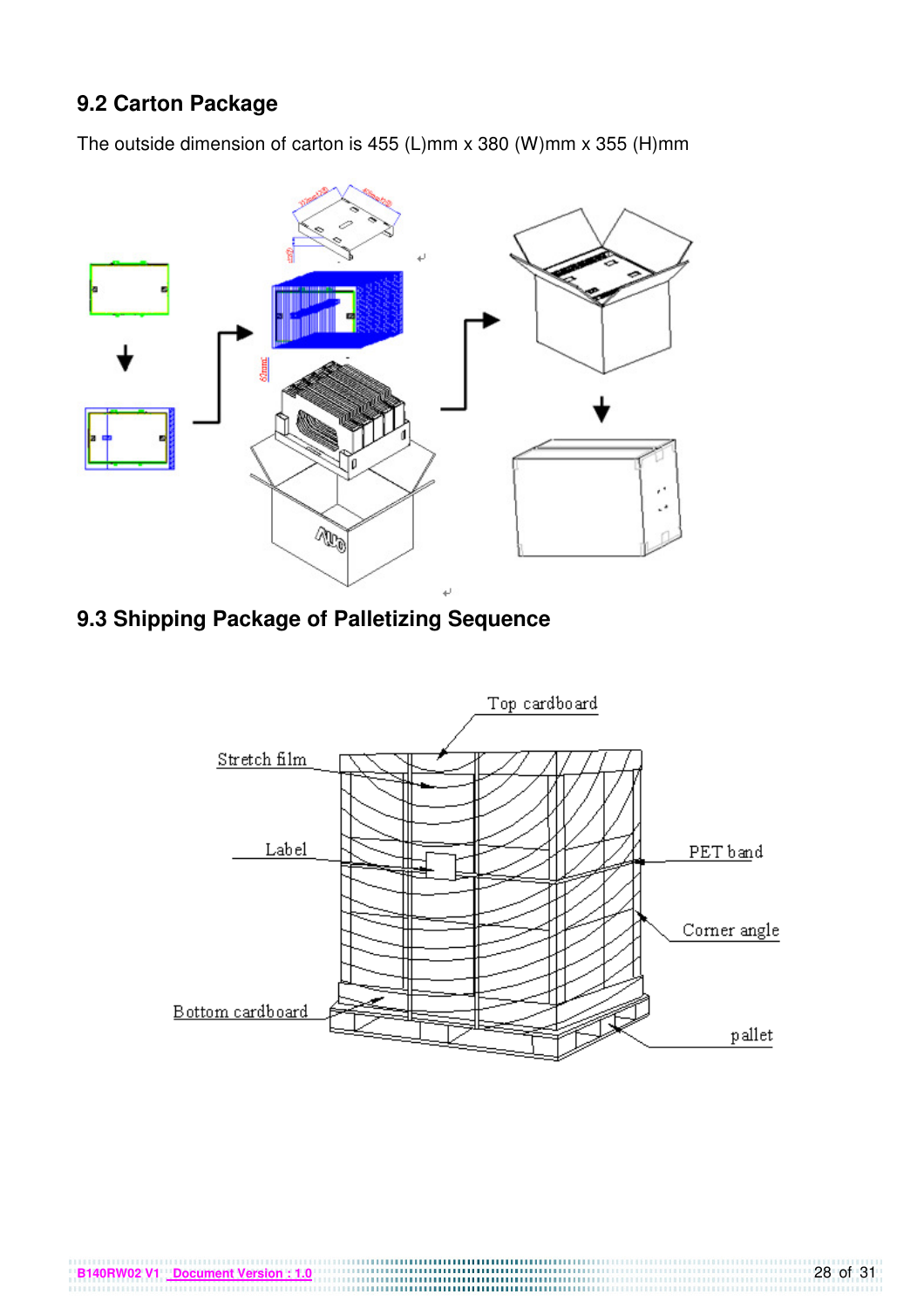# **10. Appendix: EDID Description**

| <b>Address</b> | <b>FUNCTION</b>                         | Value      | Value      | Value          | <b>Note</b> |
|----------------|-----------------------------------------|------------|------------|----------------|-------------|
| <b>HEX</b>     |                                         | <b>HEX</b> | <b>BIN</b> | <b>DEC</b>     |             |
| 00             | Header                                  | $00\,$     | 00000000   | 0              |             |
| 01             | Header                                  | FF         | 11111111   | 255            |             |
| 02             | Header                                  | FF         | 11111111   | 255            |             |
| 03             | Header                                  | FF         | 11111111   | 255            |             |
| 04             | Header                                  | FF         | 11111111   | 255            |             |
| 05             | Header                                  | FF         | 11111111   | 255            |             |
| 06             | Header                                  | FF         | 11111111   | 255            |             |
| 07             | Header                                  | 00         | 00000000   | 0              |             |
| 08             | <b>ID Manufacturer Name</b>             | 06         | 00000110   | 6              |             |
| 09             |                                         | AF         | 10101111   | 175            |             |
| 0A             | <b>ID Product Code</b>                  | 3E         | 00111110   | 62             |             |
| 0B             |                                         | 21         | 00100001   | 33             |             |
| 0C             |                                         | 00         | 00000000   | $\pmb{0}$      |             |
| 0 <sub>D</sub> | ID Serial Number (32-bit serial number) | 00         | 00000000   | $\pmb{0}$      |             |
| 0E             |                                         | $00\,$     | 00000000   | 0              |             |
| 0F             |                                         | $00\,$     | 00000000   | $\pmb{0}$      |             |
| 10             | Week of Manufacture                     | 21         | 00100001   | 33             |             |
| 11             | Year of Manufacture                     | 14         | 00010100   | 20             |             |
| 12             | <b>EDID Structure version</b>           | 01         | 00000001   | 1              |             |
| 13             | <b>EDID Revision</b>                    | 04         | 00000100   | $\overline{4}$ |             |
| 14             | Video Input Definition                  | 90         | 10010000   | 144            |             |
| 15             | Max H Image Size(cm)                    | 1F         | 00011111   | 31             |             |
| 16             | Max V Image Size(cm)                    | 11         | 00010001   | 17             |             |
| 17             | Display gamma (gamma x 100)-100         | 78         | 01111000   | 120            |             |
| 18             | Feature support(DPMS)                   | 02         | 00000010   | $\overline{c}$ |             |
| 19             | Red/Green Low Bits                      | 61         | 01100001   | 97             |             |
| 1A             | <b>Blue/White Low Bits</b>              | 95         | 10010101   | 149            |             |
| 1B             | Red x                                   | 9C         | 10011100   | 156            |             |
| 1C             | Red y                                   | 59         | 01011001   | 89             |             |
| 1D             | Green x                                 | 52         | 01010010   | 82             |             |
| 1E             | Green y                                 | 8F         | 10001111   | 143            |             |
| 1F             | Blue x                                  | 26         | 00100110   | 38             |             |
| 20             | Blue y                                  | 21         | 00100001   | 33             |             |
| 21             | White x                                 | 50         | 01010000   | 80             |             |
| 22             | White y                                 | 54         | 01010100   | 84             |             |
| 23             | <b>Established Timing 1</b>             | $00\,$     | 00000000   | 0              |             |
| 24             | <b>Established Timing 2</b>             | $00\,$     | 00000000   | 0              |             |
| 25             | Manufacturer's Timings                  | $00\,$     | 00000000   | $\pmb{0}$      |             |
| 26             | Standard Timing Identification #1       | 01         | 00000001   | 1              |             |
| 27             |                                         | 01         | 00000001   | 1              |             |
| 28             | Standard Timing Identification #2       | 01         | 00000001   | 1              |             |
| 29             |                                         | 01         | 00000001   | 1              |             |
| 2A             | Standard Timing Identification #3       | 01         | 00000001   | 1              |             |
| 2B             |                                         | 01         | 00000001   | 1              |             |

**B140RW02 V1 Document Version : 1.0** 29 of 31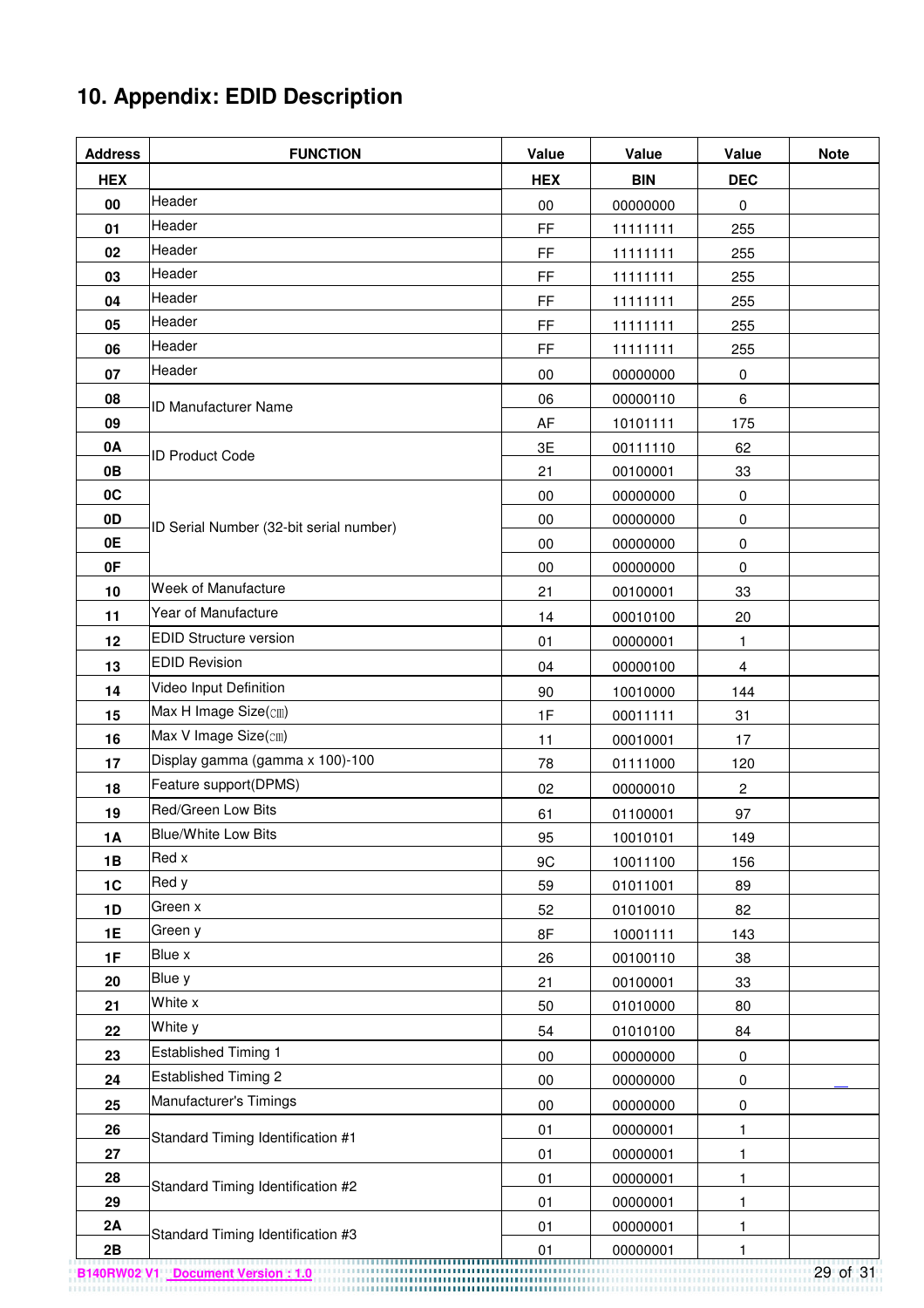| 2C        |                                                       | 01             | 00000001 | 1         |      |
|-----------|-------------------------------------------------------|----------------|----------|-----------|------|
| 2D        | Standard Timing Identification #4                     | 01             | 00000001 | 1         |      |
| 2E        |                                                       | 01             | 00000001 | 1         |      |
| 2F        | Standard Timing Identification #5                     | 01             | 00000001 | 1         |      |
| 30        |                                                       | 01             | 00000001 | 1         |      |
| 31        | Standard Timing Identification #6                     | 01             | 00000001 | 1         |      |
| 32        |                                                       | 01             | 00000001 |           |      |
| 33        | Standard Timing Identification #7                     | 01             | 00000001 | 1         |      |
| 34        |                                                       | 01             | 00000001 | 1         |      |
| 35        | Standard Timing Identification #8                     | 01             | 00000001 | 1         |      |
| 36        | Pixel Clock/10,000 (LSB)                              | F <sub>8</sub> | 11111000 | 248       |      |
| 37        | Pixel Clock/10,000 (MSB) /                            | 2A             | 00101010 | 42        |      |
| 38        | <b>Horizontal Active</b>                              | 40             | 01000000 | 64        |      |
| 39        | <b>Horizontal Blanking</b>                            | 9A             | 10011010 | 154       |      |
| 3A        | Horizontal Active : Horizontal Blanking               | 61             | 01100001 | 97        |      |
| 3B        | <b>Vertical Active</b>                                | 84             | 10000100 | 132       |      |
| 3C        | <b>Vertical Blanking</b>                              | 0C             | 00001100 | 12        |      |
| 3D        | Vertical Active: Vertical Blanking                    | 30             | 00110000 | 48        |      |
| 3E        | Horizontal Sync. Offset                               | 40             | 01000000 | 64        |      |
| 3F        | Horizontal Sync Pulse Width                           | 2A             | 00101010 | 42        |      |
| 40        | Vertical Sync Offset : Sync Width                     | 33             | 00110011 | 51        |      |
| 41        | Horizontal Vertical Sync Offset/Width upper 2bits     | 00             | 00000000 | 0         |      |
| 42        | Horizontal Image Size                                 | 35             | 00110101 | 53        |      |
| 43        | Vertical Image Size                                   | AE             | 10101110 | 174       |      |
| 44        | Horizontal & Vertical Image Size                      | 10             | 00010000 | 16        |      |
| 45        | Horizontal Border                                     | $00\,$         | 00000000 | 0         |      |
| 46        | <b>Vertical Border</b>                                | 00             | 00000000 | 0         |      |
| 47        | Flags                                                 | 18             | 00011000 | 24        |      |
| 48        | Pixel Clock/10,000 (LSB) (Slow Refresh rate)          | A <sub>5</sub> | 10100101 | 165       | 50Hz |
| 49        | Pixel Clock/10,000 (MSB) / (Slow Refresh rate)        | 1C             | 00011100 | 28        |      |
| 4A        | <b>Horizontal Active</b>                              | 40             | 01000000 | 64        |      |
| 4B        | Horizontal Blanking                                   | 9A             | 10011010 | 154       |      |
| 4C        | Horizontal Active : Horizontal Blanking               | 61             | 01100001 | 97        |      |
| 4D        | <b>Vertical Active</b>                                | 84             | 10000100 | 132       |      |
| 4E        | <b>Vertical Blanking</b>                              | 0C             | 00001100 | 12        |      |
| 4F        | Vertical Active: Vertical Blanking                    | 30             | 00110000 | 48        |      |
| 50        | Horizontal Sync. Offset                               | 40             | 01000000 | 64        |      |
| 51        | Horizontal Sync Pulse Width                           | 2A             | 00101010 | 42        |      |
| 52        | Vertical Sync Offset : Sync Width                     | 33             | 00110011 | 51        |      |
| 53        | Horizontal Vertical Sync Offset/Width upper 2bits = 0 | $00\,$         | 00000000 | 0         |      |
| 54        | Horizontal Image Size                                 | 35             | 00110101 | 53        |      |
| 55        | Vertical Image Size                                   | AE             | 10101110 | 174       |      |
| 56        | Horizontal & Vertical Image Size                      | 10             | 00010000 | 16        |      |
| 57        | <b>Horizontal Border</b>                              | $00\,$         | 00000000 | 0         |      |
| 58        | <b>Vertical Border</b>                                | $00\,$         | 00000000 | 0         |      |
| 59        | Flags                                                 | 18             | 00011000 | 24        |      |
| <b>5A</b> | Flag                                                  | $00\,$         | 00000000 | 0         |      |
| 5B        | Flag                                                  | $00\,$         | 00000000 | $\pmb{0}$ |      |